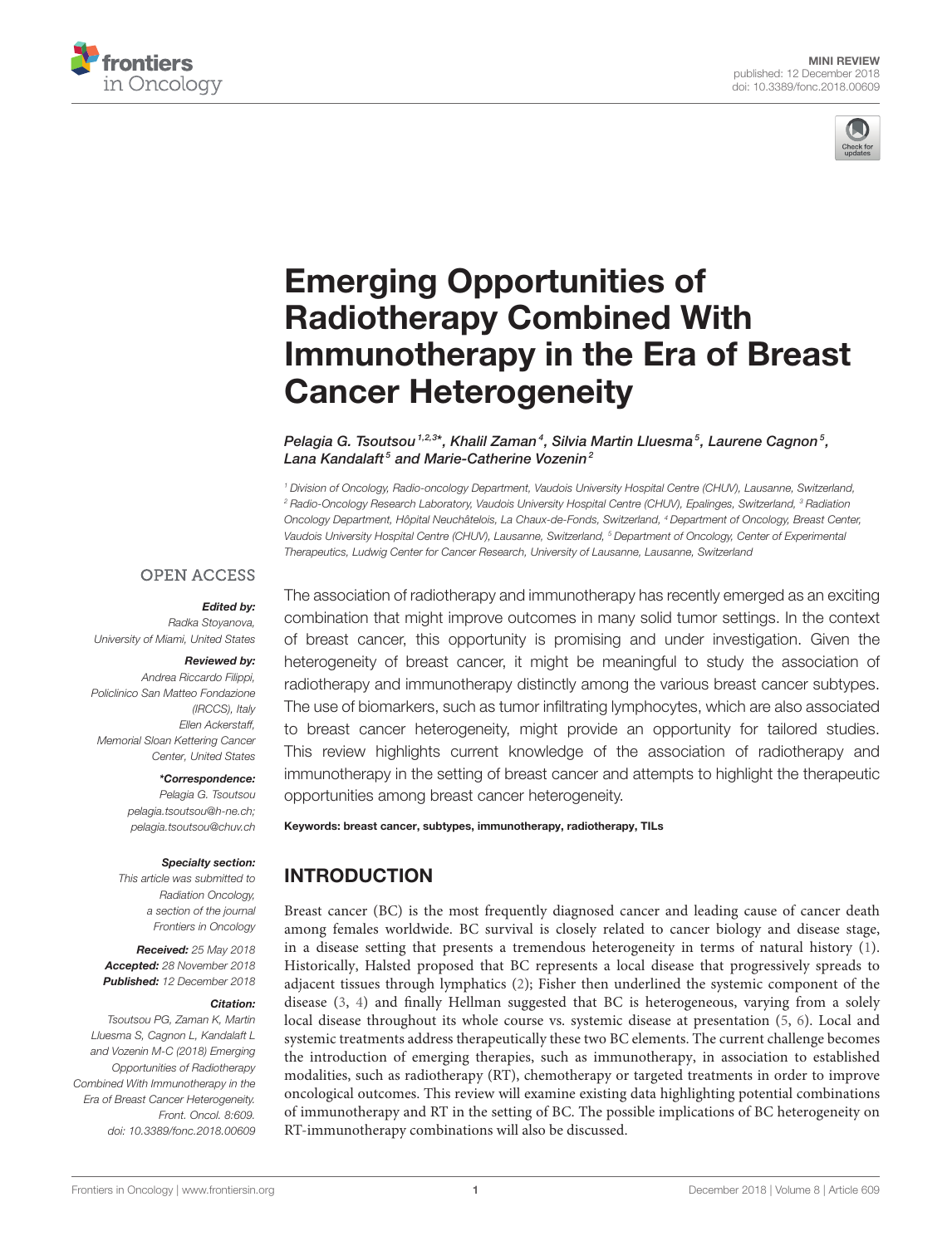## BIOLOGICAL CONSIDERATIONS OF BC

The molecular biological basis of BC heterogeneity was poorly understood until 2000 when Perou and colleagues brought into light at least four distinct BC subtypes [\(7\)](#page-9-0). Tumors were classified based on their gene expression and the fact that variations of their transcriptional program were implicated in their diversity. A classification system based upon the gene expression profile of a tumor was thus developed, with selection of particular gene groups (intrinsic gene subset) constantly present in the same tumor and distinct among different tumors. Others have subsequently further dissected BC heterogeneity [\(8\)](#page-9-1) providing tailored therapeutic targets to distinct subsets of BC.

Nowadays, BC is no longer considered a unique disease, but the clinical manifestation of several. The classification of 4 subtypes, associated to distinct clinical behaviors and natural histories of BC, has permitted refining systemic therapy in order to improve patient's outcome and minimize toxicities [\(9–](#page-9-2)[11\)](#page-9-3). Despite this, a complete image of the biological heterogeneity of BC in regards to molecular alterations, sensitivity to treatment and cellular composition, is still lacking. In clinical practice, most BC tumors are classified as Luminal A or B, HER-2 positive, or triple negative (TN) based on pathological parameters in immunohistochemistry, such as hormone receptor status, HER-2 status, grade, and proliferation index (Ki-67), that have been well defined [\(12\)](#page-9-4), although they do not perfectly correspond to the molecular subtypes defined by Perou [\(13\)](#page-9-5). Luminal A is the most favorable subtype in terms of prognosis and endocrine sensitivity [\(14\)](#page-9-6), while triple negative remains a subtype with highly aggressive biology, associated with an increased risk of locoregional recurrence [\(15\)](#page-9-7) and systemic failure [\(16\)](#page-9-8).

#### ESTABLISHED TREATMENT OPTIONS IN BC

Surgery is an important treatment modality for non-metastatic disease of every stage. Neo/adjuvant systemic treatments, namely chemotherapy, endocrine therapy, and targeted treatments, have been been combined with surgery in the non-metastatic setting given their ability to reduce the risk of systemic and local recurrence [\(17\)](#page-9-9). Systemic treatments have been the cornerstone in the metastatic setting and have been providing overall survival gains within the last decades [\(18\)](#page-9-10). Radiotherapy is a local/locoregional treatment with the potential to sterilize residual microscopic disease in BC. It is often indicated after mastectomy, when prognostic factors imply an increased risk of locoregional recurrence (LR), and systematically after breast conserving surgery, permitting equal locoregional control rates to mastectomy and conferring an overall survival benefit [\(19\)](#page-9-11).

The indication of a systemic treatment is now refined by the use of surrogates, which permit the selection of patients at highest risk for relapse, and thus in need for an additional "preventive" treatment (prognostic factors), as well as the patients with enhanced probabilities of response to a given treatment (predictive factors, a concept known as treatment personalization. BC is perhaps the paradigm of personalized

therapy, since data accumulation, due to its high incidence, has permitted unprecedented insight into disease heterogeneity.

#### CANCER IMMUNOTHERAPY

Immunotherapy is an emerging modality in cancer treatment. The basic principle for introducing immunotherapy in cancer treatment is that although tumors are finally poorly immunogenic entities, which, according to the "immunosurveillance hypothesis," escape immune detection [\(20\)](#page-9-12), they present as initially immunogenic and are eliminated by the immune system. Natural selection results in the persistence of the less immunogenic clones, through the expression of immunosuppressive cytokines and growth factors [\(21\)](#page-9-13), though a procedure known as "immunoediting," which progressively enriches tumor microenvironment by immunosuppressive cell populations, such as  $T_{reg}$  (CD4<sup>+</sup>CD25<sup>+</sup>regulatory T cells) and hijacked plasmacytoid dendritic cells (pDCs) [\(21,](#page-9-13) [22\)](#page-9-14).

The central idea of cancer immunotherapy is to identify tumor specific antigens, not present in essential normal tissues (so that autoimmune phenomena are avoided), which could induce a tumor-specific immune response and promote adaptive immunity to fight back the tumor within a given cancer patient. Immunotherapies comprise active, passive or immunomodulatory strategies, although some of them overlap [\(23\)](#page-9-15). Vaccines or adoptive-cell therapies with autologous T-cells are active strategies aiming to increase the ability of the patients' own immune system to mount an immune response against the patient's tumor [\(24\)](#page-9-16).

Truly tumor-specific antigens, "tumor-associated antigens" (TAAs) are rare [\(25\)](#page-9-17), but still can be detected within the tumor and in the peripheral blood of patients with specific tumors [\(26\)](#page-9-18). In order to identify and clone TAAs, tumor infiltrating lymphocytes (TILs) have been isolated, and emerge as a therapeutic tool [\(27\)](#page-9-19). Both antigen presentation and lymphocyte activation depend on the tumor microenvironment [\(28\)](#page-9-20), while the interaction of lymphocytes with antigen-presenting cells occurs in regional lymph nodes, where dendritic cells (DCs, which are professional Ag-presenting cells) migrate during their maturation process (**[Figure 1](#page-2-0)**). DCs present antigens to lymphocytes, activating them to identify, target and destroy tumor cells [\(29\)](#page-9-21). The microenvironment can induce tumorsuppressing and promoting pathways, including the secretion of cytokines and growth factors by stromal cells and promoting macrophage polarization, angiogenic switch and immune suppression or evasion by affecting in situ immune cells of myeloid and lymphoid lineage [\(30\)](#page-9-22).

## TUMOR-INFILTRATING LYMPHOCYTES (TILS): A BIOMARKER OF BC IMMUNOGENICITY

#### TILs as a Biomarker

TILs infiltrating BC are tumor specific T cells chronically exposed to tumor associated antigens (TAAs) [\(31\)](#page-9-23). Whereas normal breast tissue does not contain large quantities of immune cells [\(32\)](#page-9-24),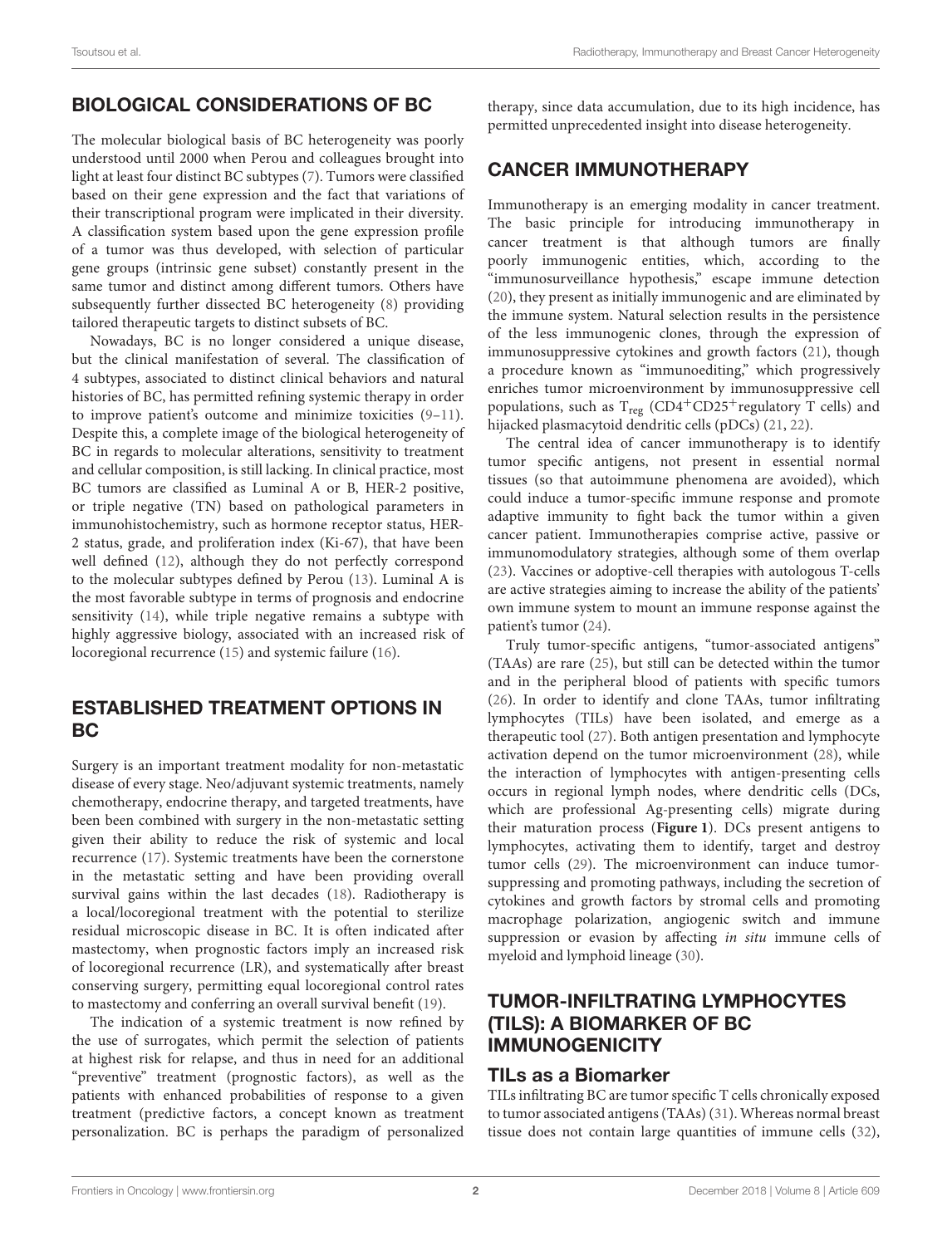

<span id="page-2-0"></span>TILs infiltration can be observed in specific subtypes of BC (**[Table 1](#page-3-0)**). Notably, TILs are mainly present in TNBC and HER-2 positive BC, in which subtypes their increased number has a positive prognostic impact. Increased TILs infiltration has also been correlated to better overall prognosis and response to neo-/adjuvant chemotherapy [\(34\)](#page-9-25) and recently, TILs have been proven an independent prognostic factor for disease-free survival (DFS) and overall survival (OS) in TNBC [\(34\)](#page-9-25). The first studies of TILs have been published in a pivotal study published in 1992, in which the predictive value of TILs for axillary lymphnode status, tumor diameter and histological and morphometric variables has been reported in 489 BC patients after 10-year follow-up [\(35\)](#page-9-26). More importantly, they correlated to recurrencefree survival and BC-specific survival in rapidly proliferating, axillary lymph-node negative disease [\(36\)](#page-9-27).

In the last five years, TILs have been evaluated in about 16,000 patients, thus highlighting the growing interest in this biomarker [\(35](#page-9-26)[–39\)](#page-9-28). Loi et al. have shown in 2,009 patients participating in the Breast International Group (BIG) 02-98 trial (a phase III trial in the adjuvant setting of early BC), that TILs are an important prognostic biomarker, but in TN patients only [\(33\)](#page-9-29). In that study, after calculation of tumor lymphocyte infiltration (defined as the percentage of mononuclear cells within the epithelium of the invasive tumor nests) and stromal lymphocyte infiltration (defined as the percentage of infiltrating lymphocytes into the stroma), a lymphocyte predominant phenotype (LPBC) was defined as >50% infiltration of either tumoral or stromal TILs (sTILs).

As expected, TILs were higher in TN and HER-2 positive subgroups given they are highly proliferative tumors. TILs were independent predictors of DFS and OS in the TN subgroup of patients only. Importantly, for every 10% increase in TILs there was a 15–17% (stromal vs. intratumoral TILs) decrease in the risk of recurrence and a 17–27% decrease in the risk of death (stromal vs intratumoral TILs). The 5-year DFS was 92 vs. 62%, and the 5 year OS was 92 vs. 71% for TN patients with a LPBC phenotype vs a non LPBC phenotype, respectively. However, it should be noted that only 27 patients had a LPBC in the TN group, while 229 patients had not. In that study, TILs were also predictive of response to taxanes within the HER-2 positive subtype only [\(33\)](#page-9-29).

The OS and DFS benefit has recently been confirmed in a meta-analysis in TNBC, where a 15–20% gain in any recurrence or mortality was shown for every 10% TILs' increase [\(40\)](#page-9-30). In TNBC patients, intratumoral or stromal presence of TILs has been consistently associated with a survival benefit. In a metaanalysis that was conducted to identify the prognostic value of TILs and/or TILs subsets in BC patients stratified by infiltration sites, the presence of TILs was associated to improved diseasefree survival (DFS) (HR = 0.82; 95% CI, 0.76–0.88 8) and overall survival (OS) in TNBC patients; (HR = 0.79; 95% CI, 0.71– 0.87). Both intratumoral and stromal TILs were associated with good prognosis, while LPBC was a surrogate of a particularly significant survival benefit [\(41\)](#page-9-31).

It was then shown in 12,439 BC patients that the presence of  $CD8<sup>+</sup>$  TILs is associated with good prognosis in HER-2 positive patients (regardless of ER positivity) also [\(37\)](#page-9-32). In that study, a 21–28% reduction (stromal vs intratumoral TILs, respectively) in the hazard of BC-specific mortality was shown in all ER negative tumors (HER-2 positive and TN); for HER-2- and ERpositive tumors, a 27% reduction in the hazard of BC-specific mortality was shown with intratumoral CD8<sup>+</sup> TILs [\(37\)](#page-9-32). Finally, in multivariate analyses of combined data coming from two large phase III randomized adjuvant BC trials, the prognostic value of TILs in TNBC has once more been confirmed [\(35,](#page-9-26) [42\)](#page-9-33). Moreover, it was shown that the likelihood of absence of TILs increased as the number of positive nodes increased [\(36\)](#page-9-27).

# Molecular and Physiological Features of TILs

TILs can be detected with heamatoxylin and eosin (H&E) staining on histological slides as well as with light microcopy. Additional immunohistochemistry (IHC) helps to characterize specific lymphocyte markers [\(31\)](#page-9-23). In BC, TILs consist mainly of heterogeneous lymphocyte populations phenotyped as CD8<sup>+</sup> (cytotoxic) and  $CD4^+$  (T helper) T cells, as well as CD19 B cells and natural killer (NK) cells [\(31,](#page-9-23) [43\)](#page-9-34). These cell types have different functions with a variable functional significance and impact in the context of BC. They possess cytolytic and cytokine secretion properties, as well as the property to recognize unique tumor antigens [\(31\)](#page-9-23).

TILs are functionally important, since immunomodulatory gene activation, as well as high expression of immunological gene signatures has been detected in patients with enriched TILs [\(44\)](#page-9-35) and associated to intrinsic tumor qualities [\(45\)](#page-10-0). These analyses were undertaken in full-face tissue sections, consisting of the entire tumor, whereas Mahmud et al. showed a prognostic significance for **CD8**<sup>+</sup> lymphocytes at distance of the tumor (>1cm diameter from the tumor) [\(44\)](#page-9-35). Functionally, these studies suggested that TILs in BC have a **Th1 polarization** and express immune checkpoint molecules, such as programmed cell death-1 (**PD-1**) [\(46\)](#page-10-1). TILs express mRNA related to genes involved in T-cell activation and T-cell checkpoint receptors, such as indoleamine 2,3-dioxygenase 1 (IDO1) and markers of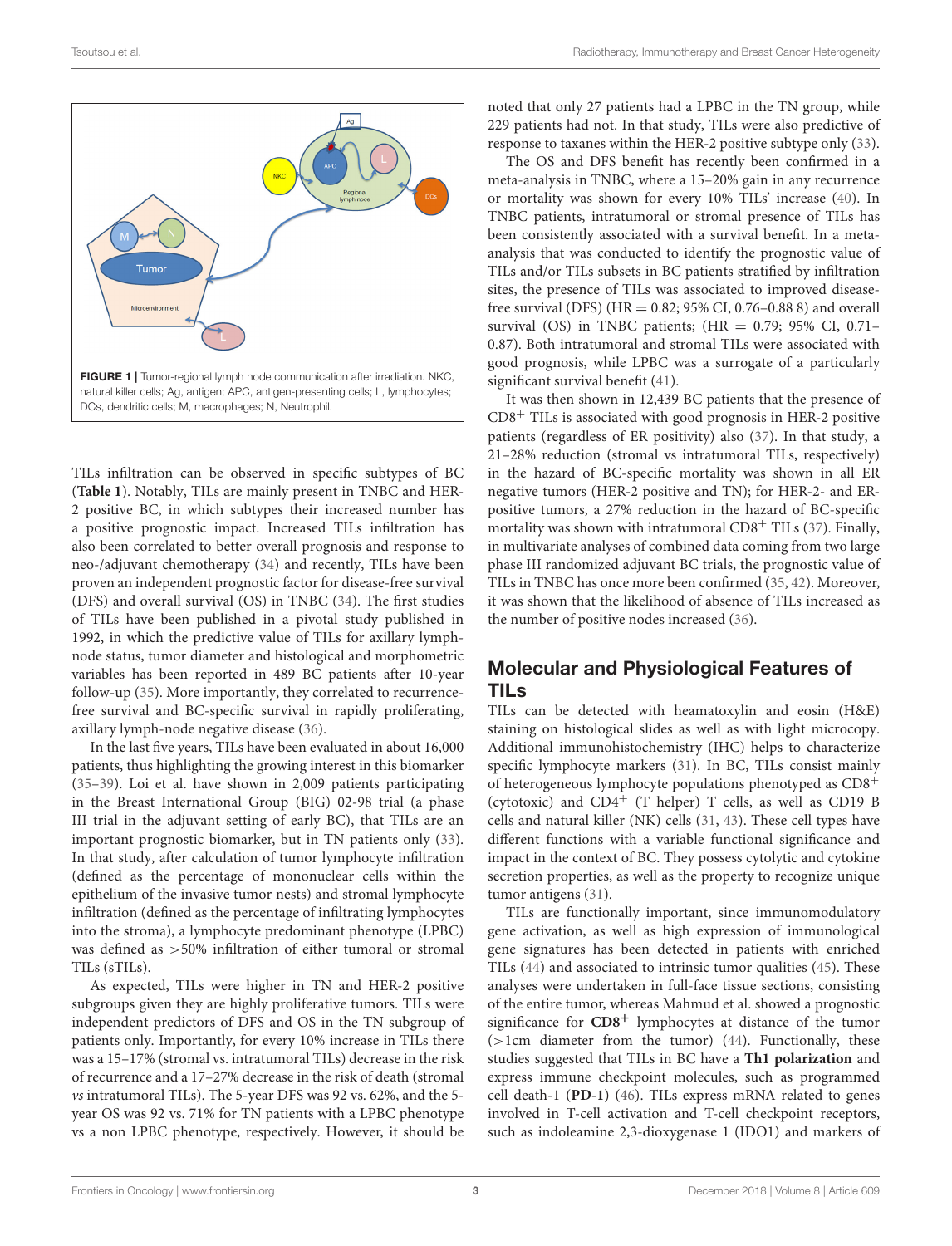| <b>BC</b> subtype           | Median percentage of stromal tissue<br>TILs $(\% )$ | Minimum percentage of stromal tissue<br>TILs $(\%)$ | Maximum percentage of stromal<br>tissue TILs (%) |
|-----------------------------|-----------------------------------------------------|-----------------------------------------------------|--------------------------------------------------|
| ER- positive/HER-2 negative | 10                                                  |                                                     | 75                                               |
| HER-2 positive              | 15                                                  | 0.5                                                 | 80                                               |
| <b>TN</b>                   | 20                                                  | 2.5                                                 | 75                                               |

<span id="page-3-0"></span>TABLE 1 | The median percentage of stromal tissue TILs within the various BC subtypes [\(33\)](#page-9-29).

T-regs [\(34,](#page-9-25) [47\)](#page-10-2). Notably, the expression of immunosuppressive markers also increases with TILs' infiltration but should not be considered as an ineffective immunity signal [\(31,](#page-9-23) [34,](#page-9-25) [48\)](#page-10-3). It seems indeed that the stimulus of immune recognition of breast tumors is the repertoire of tumor mutant peptides, while a variable correlation between tumor mutation burden and T-cell effector function has been recognized [\(31,](#page-9-23) [49\)](#page-10-4). TNBC is generally known to possess an increased mutation rate while TNBC tumors accumulate mutations 13.3 times faster than luminal tumors [\(50\)](#page-10-5). It was shown that the relapse rate after chemotherapy and radiotherapy is higher in patients with BC when they carry a TLR4 loss-of-function allele, which induces an impaired innate immune response to tumor-cell death [\(51\)](#page-10-6).

In the meta-analysis of TNBC, a clear benefit in OS was maintained for **CD8**<sup>+</sup> and **FOXP3**<sup>+</sup> (regulatory) TILs [\(40\)](#page-9-30), however, given that data on these TILs' phenotype are limited, their specific prognostic value should be considered with caution. Others have shown that **CD8**+, **CD3**+, and **CD20**<sup>+</sup> TILs are associated to better response to neo-adjuvant chemotherapy [\(52\)](#page-10-7). Moreover, the prognostic value of  $FOXP3<sup>+</sup>$  TILs seems to be related to ER positivity: FOXP3<sup>+</sup> TILs are related to improved prognosis in ER-negative tumors while they are significantly associated with poor survival in ER-positive BC [\(53\)](#page-10-8). The expression of **PDL-1** in BC tumor cells is associated with elevated TILs and longer recurrence-free survival suggesting a functional link between TILs and tumor PD-L1 upregulation [\(48,](#page-10-3) [54\)](#page-10-9). High intratumoral and stromal **CD3**+**, CD4**+, and **CD8**<sup>+</sup> TILs have been also shown to be prognosticators of OS in 150 patients with BC (all subtypes represented) [\(54\)](#page-10-9). In a meta-analysis, CD3<sup>+</sup>,  $CD8^+$  and the ratio of  $CD8^+/FOXP3^+$  TILs presented the most significant positive effect on survival (hazard ratio (HR): 0.59 (confidence interval (CI) 0.43–0.78; HR:0.71 (CI:0.62–0.82 and HR:0.48, CI:0.34–0.68, respectively) [\(55\)](#page-10-10). The relevance of local lymphoid structures to support immune activation in response to RT has also been recently suggested by our group in medullary BC [\(56\)](#page-10-11), a type of BC infiltrated with tertiary lymphoid structures (TLS). We showed acute and transient TLS depletion after hypofractionated RT, followed by a restoration phase and identified possible cellular targets (i.e., Tregs) that could be selectively modulated in subsequent studies to optimize anti-tumor immune response [\(56\)](#page-10-11).

Hormone-receptor (HR)-positive BC is less proliferative and is expected to be less immunogenic. In fact, TILs have not been shown to maintain their prognostic value in the context of HRpositive BC and might be associated with worse survival, as shown in a pooled analysis of 3,771 patients treated with neoadjuvant therapy [\(57\)](#page-10-12). The role of TILs seems to be unclear in this setting [\(58\)](#page-10-13), while the surprising finding that TILS are associated with poorer prognosis has also been observed in metastatic HRpositive BC patients treated with metronomic chemotherapy [\(59\)](#page-10-14). In fact,  $CD4<sup>+</sup>$  TILs display a positive prognostic value in patients with HR-negative tumors, while FOXP3+/CD8+ TILs display a negative prognostic value in those with HR-positive tumors [\(60\)](#page-10-15). However, it has been shown that HR-positive tumors possess lower  $CD8<sup>+</sup>$  TILs, while a minority possesses high FOXP3<sup>+</sup> cells  $(61)$ .

#### TILs, a Biomarker Beyond Prognosis

Despite the emerging importance of TILs as prognosticators and predictive factors, several points need to be addressed before their introduction into clinical practice. This has also been the case in other tumor sites, such as ovarian cancer [\(62\)](#page-10-17). In this disease, a genetic background has been implicated in the mechanism associated with TILs infiltration [\(63\)](#page-10-18).

Our group believes that TILs represent a biomarker beyond prognosis with major therapeutic implications in BC [\(64\)](#page-10-19). It remains an open question if this intrinsic quality can be manipulated and a host can be "pushed" to a more favorable immunologic response within the different contexts of disease heterogeneity. This is particularly important mainly in the early BC setting, where a favorable immune response could eradicate microscopic, dormant disease that would eventually manifest as metastasis; moreover, this could also optimize local control, therefore providing an essential component of disease eradication both at the local, as well as at the regional and distant setting. According to the immunosurveillance hypothesis, poorly differentiated tumors were shown to be more antigenic and therefore stimulate a stronger immunogenic response [\(65\)](#page-10-20). As discussed by Loi, this immunogenic response might not be sufficient to eradicate existing tumor, but might be important in preventing recurrence after surgery, as also shown in BC in the setting of preventing metastasis [\(42\)](#page-9-33).

#### Immunotherapy in BC

Vaccines have reached a relatively advanced stage of clinical evaluation in BC. Vaccines attempt to enhance tumor killing by reinforcing tumor-dependent cellular cytotoxicity, which relies mainly upon NK and  $CD8<sup>+</sup>$  T-cells. In a study that has evaluated immunological effects of conventional treatment in preoperative and postoperative BC patients, as well as in healthy controls, NK cells' quantity and functional cytotoxicity, as well as T-cell functions were decreased in post-operative, post-chemo/radiotherapy patients, while cytokine counts were increased in pre-operative patients [\(66\)](#page-10-21). This study suggests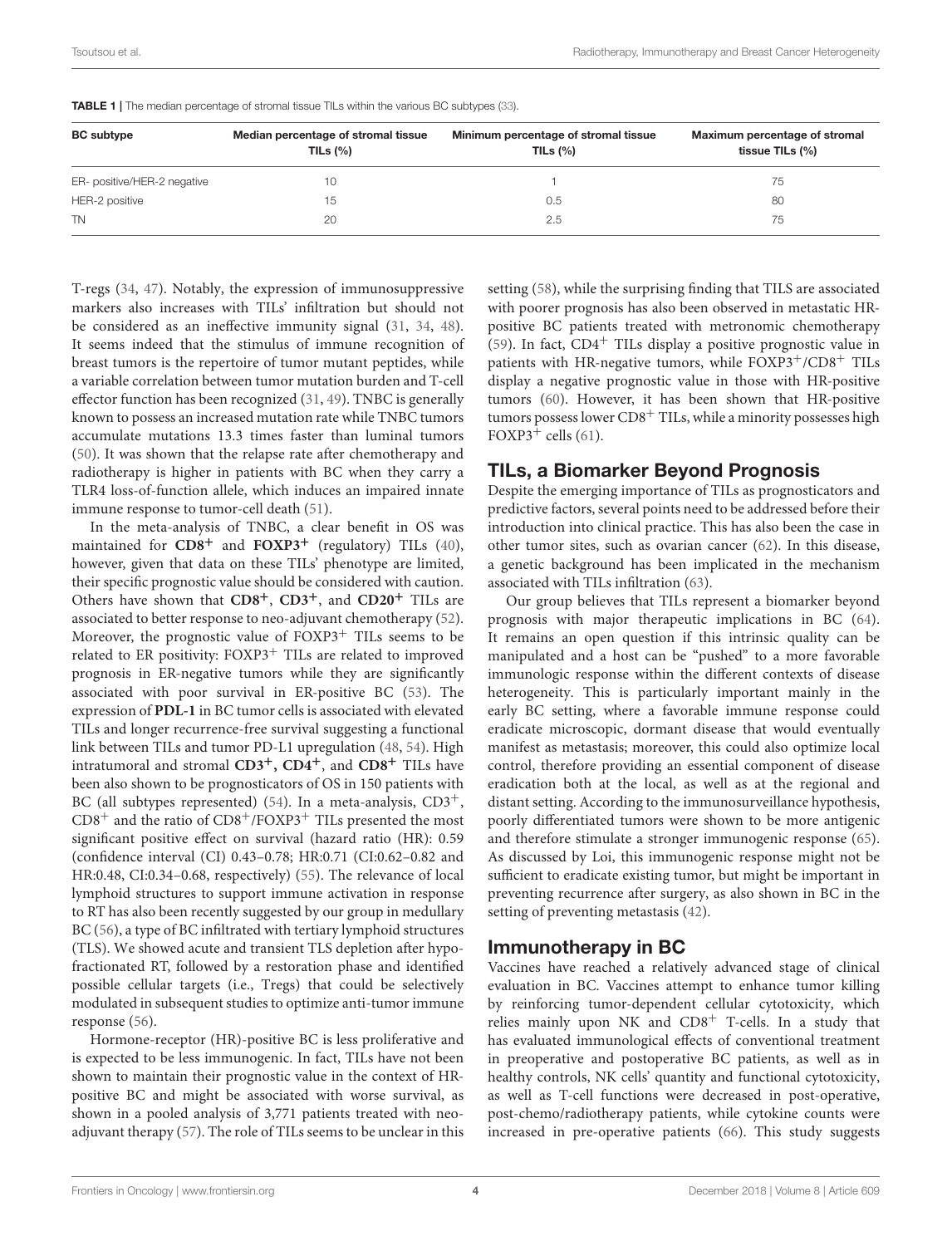that early introduction of immunotherapy interventions might be more efficient [\(66\)](#page-10-21). Immunotherapy merits testing in early disease stages, where tumor burden is less important and immunotherapy might be more efficient in eradicating microscopic disease. Therefore, the design of early phase window studies needs to be emphasized in order to fully unveil the potential of this modality.

Existing BC vaccines have been reviewed by Soliman [\(67\)](#page-10-22). In these studies, patients with minimal tumor burden and those not heavily pretreated seemed to benefit most from vaccines. A hypothesis would be that antigen-specific, cytotoxic T-cells activated after vaccination are not numerically sufficient to fight against an increased tumor burden, while they might be capable of eradicating microscopic, indolent disease.

A detailed review of the role of immunotherapy in BC has suggested various strategies to introduce this modality into clinical trials [\(68\)](#page-10-23). The concept of BC heterogeneity is important, since it has been shown that not all BC subtypes are immunogenic. The notion of immunogenic tumors, as detected by increased TILs counts, is relevant for highly proliferating tumors and notably for the HER-2 positive and TN subtypes.

#### Immunotherapy in TNBC

In the paradigm of TNBC, checkpoint inhibitors have been tested and shown interesting activity profiles [\(69\)](#page-10-24). It has been shown that 20% of TNBC express PD-L1 [\(70\)](#page-10-25). The overall response rate (ORR) in a phase IB study of 28 metastatic TNBC patients with pembrolizumab monotherapy was 18.5% [\(71\)](#page-10-26). Atelizolizumab has shown an ORR of 24% in 21 metastatic TNBC bearing PD-L1-positive tumors [\(72\)](#page-10-27). Two ongoing studies of monotherapy with checkpoint inhibitors are underway (KEYNOTE-086 (NCT02447003) (phase II) and KEYNOTE-119 (NCT02555657) (randomized phase III) [\(69\)](#page-10-24). Studies of combination of checkpoint inhibitors with chemotherapy have also been promising. A phase Ib trial of atezolizumab and nabpaclitaxel in the same setting has shown ORR of 42% [\(73\)](#page-10-28) and two studies are currently ongoing: IMpassion130 (NCT02425891), and KEYNOTE-355 (NCT02819518) (both phase III) [\(69\)](#page-10-24).

The TONIC trial recently showed that nivolumab in TNBC induced an ORR of 22% with a median response duration of 9 months in responders [\(74\)](#page-10-29). Interestingly, nivolumab treatment was initiated after priming the tumor microenvironment with either irradiation or chemotherapy, resulting in a promising response rate that appeared higher than expected based on previous PD-1/PD-L1 blockade monotherapy studies in unselected TNBC. Here, the median time to response was 2.1 months, and the median response duration was 9.0 months. Median progression-free survival was 3.4 months (95% CI 2.5– 3.7 months). Among patients with a complete or partial response, the 1-year overall survival rate was 83%, compared with 13% in the one patient who had stable disease.

#### Immunotherapy in HER-2 Positive BC

In HER-2 positive disease, trastuzumab downregulates HER-2 signaling by blocking heterodimers; it has also been shown to activate killing of HER-2 overexpressing cells by antibody-dependent means, through activation of NK cells [\(75,](#page-10-30) [76\)](#page-10-31). Patients with immunoglobulin fragment (IgG Fc) polymorphisms have better trastuzumab responses, through the enhancement of an immune response [\(77\)](#page-10-32). Trastuzumab has already been combined to HER-2-specific vaccines resulting in enhanced responses [\(78\)](#page-10-33). However, patients in the metastatic setting eventually progress and acquire resistance to these treatments. Despite trastuzumab resistance, HER-2-based vaccines, that induce polyclonal antibody responses against HER-2 have shown enhanced anti-tumor activity when administered with lapatinib in murine models. In a phase I study of a HER-2 based cancer vaccine combined with lapatinib in 12 patients with metastatic, trastuzumab-refractory, HER-2-overexpressing BC, the regimen was well tolerated and anti-HER-2-specific Ab was induced in all patients, while very satisfactory overall survival rates (1y-OS: 92%) have been observed [\(79\)](#page-10-34).

For a comprehensive and recent overview of undergoing immunotherapy studies in BC, the reader is referred to the works of Puzstai et al. [\(80\)](#page-10-35), Vonderheide et al. [\(58\)](#page-10-13), and Kroemer et al. [\(81\)](#page-11-0). Within all this evidence, it becomes apparent that immunotherapy might be an interesting strategy for maintenance or prevention of micrometastasis, while in the setting of very advanced stages with an important disease burden, it might be insufficient by itself to eradicate the disease.

## Immunotherapy in HR-Positive BC

Given the poor immunogeneicity and the ambivalent role of TILs in HR-positive BC, immunotherapy is not expected to have a major therapeutic role in this setting [\(69\)](#page-10-24). Immunotherapy is mostly effective when sufficient neo-antigens exist, so that T-cells can be activated and BC has been shown to possess a medium mutational load [\(82\)](#page-11-1). In fact, estrogen-receptor (ER)-positive tumors with high mutational load are associated with poorer survival [\(83\)](#page-11-2) and immunotherapy might be an appropriate strategy in this setting, but clinical data is lacking and very few studies focused on immunotherapy in hormone-receptor positive BC are ongoing.

# RT AND IMMUNOLOGICAL EFFECTS

## Theoretical Advantages of Associating RT to Immunotherapy

The association of RT and immunotherapy has gained extensive attention in the last few years, as RT is able to modulate each parameter of the immune cycle: 1-antigen release; 2-Antigen presentation; 3-Priming and activation of T-cells; 4-T- cells trafficking to tumors; 5-T cells tumor infiltration; 6-Recognition of tumors by T cells; 7-Killing of tumor cells by T cells [\(25,](#page-9-17) [84](#page-11-3)[–91\)](#page-11-4). First, irradiation has a known tumoricidal action by provoking DNA damage through single- or double-strand DNA breaks, whose insufficient repair leads to cell death and antigen release. Therefore, intrinsic tumor radiosensitivity depends also on the immunocompetence of the host [\(92\)](#page-11-5), and cell death caused by irradiation is also "immunogenic" [\(51\)](#page-10-6). It has been shown that RT enhances tumor immunogenicity and increases the presence of effector immune cells to the tumor site [\(25,](#page-9-17) [93](#page-11-6)[–95\)](#page-11-7). Recently RT has been characterized as "immunomodulatory" [\(96\)](#page-11-8) and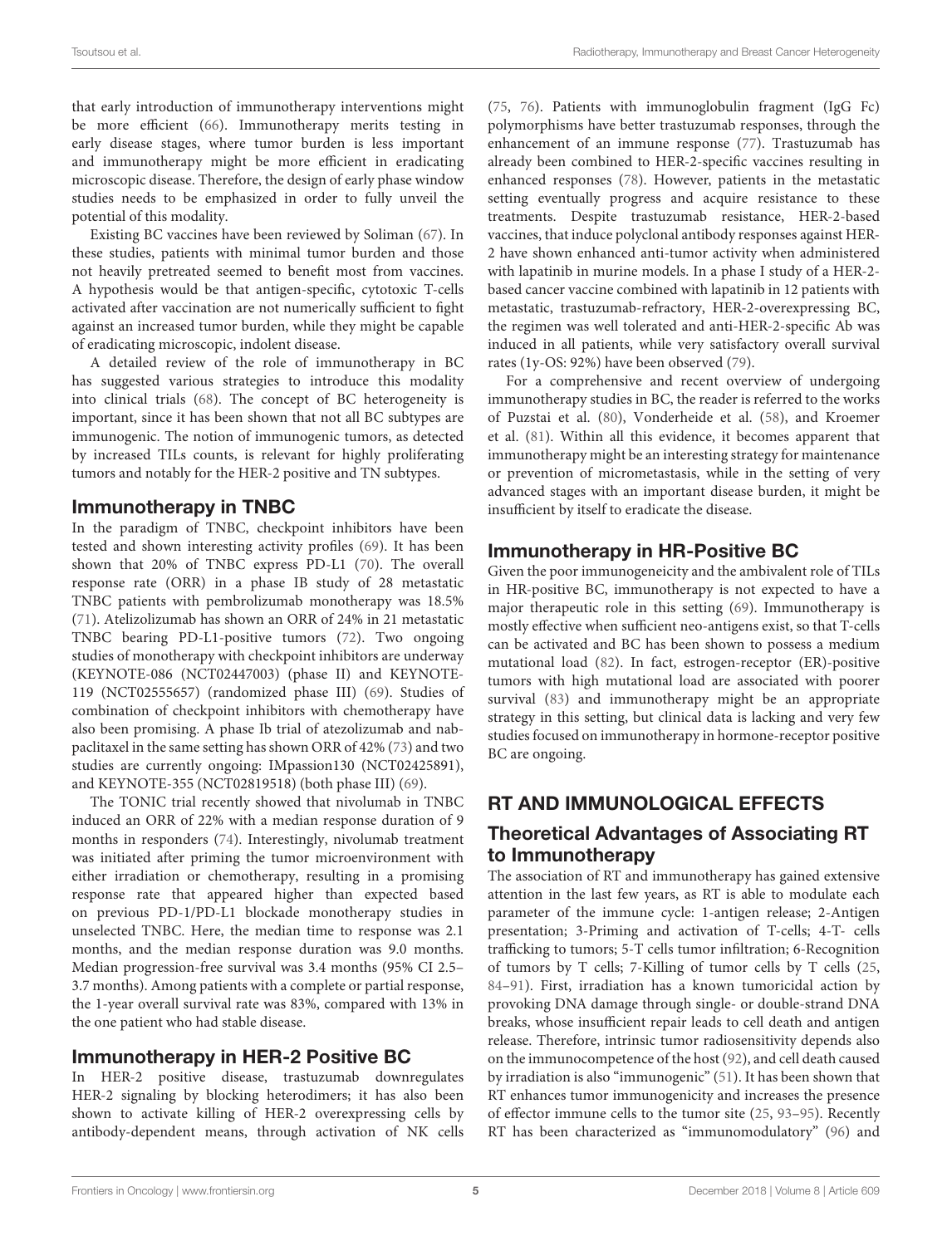considered as signaling "danger," through the induction of proinflammatory cytokines, such as TNF-α and IL-1β [\(97\)](#page-11-9), capable of generating an in vivo vaccination effect. The group of Formenti and Demaria has extensively summarized the concept of the interaction of RT with the immune system [\(25,](#page-9-17) [93–](#page-11-6)[95\)](#page-11-7).

RT-induced increased availability of tumor antigens and its immunomodulatory consequences, such as antigen capture, cell migration to the lymph nodes, polarization toward a tolerogenic or immunogenic phenotype or migration of lymphocytes into the tumor might promote tumor killing [\(83,](#page-11-2) [98\)](#page-11-10). Combining RT with immunotherapy would therefore induce tumor cell death resulting in antigens release and promotion of DCs' maturation, enhancing the cytotoxic capacity of T cells. Therefore, a synergistic model can be conceived, where systemic effects of irradiation and immunotherapy are more effective for cancer treatment than any of both treatments administered alone [\(83,](#page-11-2) [98\)](#page-11-10). A synergistic model of the effects of combined immunotherapy and RT is visualized in

**[Figure 2](#page-5-0)**.Various combinations of RT and immunotherapy have been explored, such as intratumoral (IT) or peritumoral DCs' administration, cytokines (IL-3, IL-12, TNF- $\alpha$ ), as well as CTLA-4 blockade administration, some with promising results [\(22\)](#page-9-14). Other combinations consist of virus, dendritic cell-based vaccines, and TLR agonists [\(83\)](#page-11-2).

Another potential benefit of the association of RT and immunotherapy relates to the considerable evidence suggesting that RT can have inhibitory effects on tumor cells outside of the irradiation field. Formenti et al. describe four such events: (a) responses of non-irradiated tissues due to signals from irradiated cells (bystander effect), (b) effects of irradiation to the whole body (consisting of RT producing host-dependent inflammation), (c) effects of RT in tumor microenvironment, promoting phenomena outside of the treatment field, and finally (d) abscopal effects. All of these effects seem to involve the immune system [\(94,](#page-11-11) [95,](#page-11-7) [99–](#page-11-12)[101\)](#page-11-13). It remains nevertheless complex to anticipate systemic RT effects, since similar doses can provoke either pro or anti-tumorigenic effects depending upon the context. For instance, both pro- and anti-tumorigenic immune effects has been described with low doses (<4 Gy) of irradiation [\(100,](#page-11-14) [102\)](#page-11-15), while doses provoking cell death, such as high ablative doses of irradiation induce danger signals and activate an adaptive immune response [\(103\)](#page-11-16) and at the same time activate immunosuppressive signals such as TGF-β1 [\(104\)](#page-11-17).

An interplay between the primary tumor and the metastases seems to exist: in some cases, the enhancement of metastatic growth after the removal of the primary breast tumor has been observed, which was reversed when surgical removal occurred after irradiation [\(105–](#page-11-18)[107\)](#page-11-19). Although this effect remains somehow controversial in the literature and has not been extensively evaluated, it reinforces the concept of associating radiotherapy and immunotherapy in BC, a disease known par excellence to be of a strong local and systematic component [\(108\)](#page-11-20).

#### Practical Considerations of the Association

Combining the appropriate RT regimen (dose, fractionation, volume) with the appropriate immunotherapy in an appropriate schedule would therefore theoretically be locally and systemically highly effective. The real challenge today is related to our ability to determine what is the appropriate schedule in each and every tumor, capable of providing reproducible effects.

Preclinical data have shown maximum RT- immunotherapy interactions with SBRT fractions such as 6-8 Gy delivered in one

<span id="page-5-0"></span>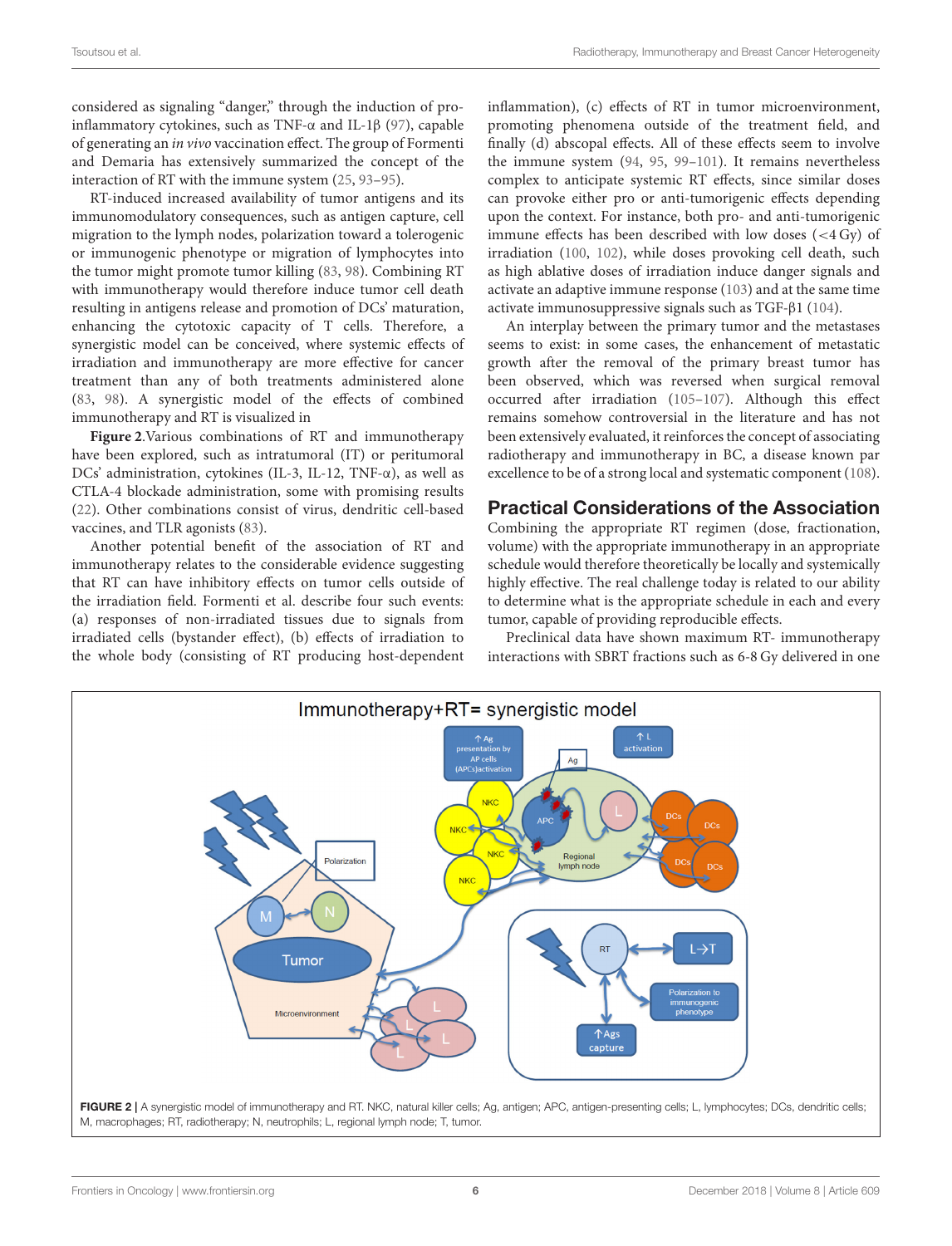to 3 fractions [\(83\)](#page-11-2). Although immunostimulatory effects can be observed with doses as low as 0.5–0.94 Gy [\(109\)](#page-11-21), many preclinical studies have shown that doses >7Gy increase local interferon production, which enhances antigen presentation in tumor cells [\(110–](#page-11-22)[112\)](#page-11-23). A single dose of 10 Gy has been shown to increase the efficacy of adoptive T-cell transfer in vivo [\(113\)](#page-11-24). Generally, it has been shown that hypo-fractionated SBRT (single fraction of 10– 24 Gy) provokes massive immunogenic release of antigens and DAMP ligands as well as stimulates TLRs on antigen-presenting cells for several days [\(51,](#page-10-6) [113,](#page-11-24) [114\)](#page-11-25).

Notably, Dewan et al. have evaluated three different radiotherapy schemas (1  $\times$  20 Gy, 3  $\times$  8 Gy, and 5  $\times$  6 Gy) in combination with a monoclonal antibody against CTLA-4 and have shown that  $3 \times 8$  Gy was the most immunogenic combination, enriching tumors with active CD8<sup>+</sup> T cells and associated to an effect on distant lesions, being either an abscopal effect or a direct effect of CTLA-4 monoclonal antibody [\(115\)](#page-11-26). In the study by Verbugge and colleagues, immunotherapy and RT showed enhanced curative capacity of RT combined with α-CD137 and α-PD-1 antibodies in AT-3 tumors (corresponding to the triple negative subtype) with doses of 12 Gy [\(116\)](#page-11-27), although various regimens  $(1 \times 12 \text{ Gy}, 4 \times 4 \text{ Gy}, \text{ or } 4 \times 5 \text{ Gy})$  were investigated. Finally, Filatenkov et al. has compared the immune modulation of  $1 \times 30$  Gy with  $10 \times 3$  Gy or  $30$  Gy  $+$   $10 \times 3$  Gy and has shown that  $1 \times 30$  Gy was the most efficient regimen in terms of MDSCs decrease and CD8<sup>+</sup> T-cell infiltration [\(117\)](#page-11-28).

#### Emerging Clinical Evidence and Hypotheses

The idea of combining irradiation and immunotherapy to enhance the host's immune response to tumor has been clinically evaluated in melanoma, where enhanced responses (17%) to ipilimumab were seen after irradiation of a single lesion in multimetastatic patients [\(118\)](#page-11-29). A proof-of-principle clinical study of GM-CSF and RT managed to show the production of objective abscopal responses in oligometastatic disease, using concurrent RT of 35 Gy in 10 fractions [\(119\)](#page-11-30). The strategy of employing high doses in small tumor volumes with tight margins seems to be the most interesting from an immunostimulatory point of view. Another recent proof-of-principle study used stereotactic body RT (SBRT) to stimulate immunity in metastatic solid tumors, associated with pembrolizumab, with doses ranging from 30 to 50 Gy in 3–5 fractions and observed that interferonγ associated genes from tumor biopsies after SBRT were related to abscopal responses [\(120\)](#page-11-31). Recently, Jatoi and colleagues have formulated the hypothesis that RT exerts an abscopal effect eradicating micrometastasis in the early setting of BC, which is manifested by its constant effect on distant-metastasis decrease in studies of adjuvant RT [\(121\)](#page-11-32).

#### COMBINING IMMUNOTHERAPY AND RT IN BC

#### Preclinical Evidence

Within BC, a preclinical study has explored the potential immunomodulatory effect of irradiation and BC [\(51\)](#page-10-6), while the interplay between irradiation and immunotherapy has been validated in the preclinical study by Verbugge et al. [\(122\)](#page-12-0). In mice bearing orthotopically implanted TNBC tumors, the combination of RT and immunotherapy, consisting of mAbs to CD137, CD40 and PD-1 resulted in the rejection of AT-3 and 4T1.2 tumors [\(122\)](#page-12-0). The key innate immune cells critical to the antitumor effects of radio-immunotherapy have been those expressing CD137 and/or PD-1 and that persisted within the irradiated tumors, notably CD8<sup>+</sup> and NK cells that expressed CD137.  $CD8<sup>+</sup>$  T cells were essential for the therapeutic effect. In this study, anti-CD137 alone or in combination with α-CD40 treatment significantly enhanced RT-induced tumor shrinkage. It was observed that once the mice were cured of primary tumors, the growth of secondary tumors was impaired, suggesting the development of immunologic memory [\(122\)](#page-12-0).

In another preclinical study, high-dose, ablative RT dramatically increased T-cell priming in lymphoid nodes and resulted into eradication of the primary tumor or distant metastasis also in a  $CD8<sup>+</sup>$  T cell-dependent way, in mice harboring the 4T1 cell line (a TN cell line) [\(123\)](#page-12-1). This phenomenon was greatly amplified by local immunotherapy [\(123\)](#page-12-1). The same group had previously shown that targeting a primary breast tumor (4T1 cell line) with immunotherapy ("Ad-LIGHT, a name derived from "homologous to lymphotoxins, that shows inducible expression, and competes with herpes simplex virus glycoprotein D for herpes virus entry mediator," a receptor expressed by T lymphocytes) can result into eradication of distant metastases [\(124\)](#page-12-2).

In another preclinical study, evaluating topical imiquimod (a TLR-7 agonist) and local RT in the TSA murine model of BC with cutaneous metastases, both complete regression of treated lesions and improved distant control and survival were observed [\(125\)](#page-12-3). This was further shown in nude transgenic mice when imiquimod was associated to IL-10 antibodies, possibly suggesting independence from innate immune response [\(126\)](#page-12-4).

An overview of ongoing clinical studies in the BC setting is presented in **[Table 2](#page-7-0)**. Most of them combine RT and immunotherapy in the metastatic setting, often in TNBC. On single study is testing permbrolizumab and preoperative RT in the early setting. All of the studies are early phase and test tolerance of the association, with several testing efficacy in terms of local and distant control, in search of an abscopal effect. The preoperative study tests standard treatment delay and TILs increase [\(127\)](#page-12-5). In the same spirit, a recent study used radiofrequency ablation and/or single dose preoperative ipilimumab in patients with BC who would anyway undergo mastectomy [\(91\)](#page-11-4). They observed sustained (persisting at 30 days after mastectomy) immunological responses, such as peripheral elevation in Th-1 type cytokines, activated and proliferating T cells, both CD4<sup>+</sup> and CD8+, as suggested by high **I**nducible Tcell **COS**timulator (ICOS)<sup>+</sup> and Ki-67, respectively, along with T-reg-associated T-eff cells intratumorally [\(91\)](#page-11-4).

## TRIPLE NEGATIVE BC (TNBC), RADIOTHERAPY AND IMMUNOTHERAPY

Triple negative BC (TNBC) remains, along with HR-/HER2 positive, among the subtypes with the most aggressive biology,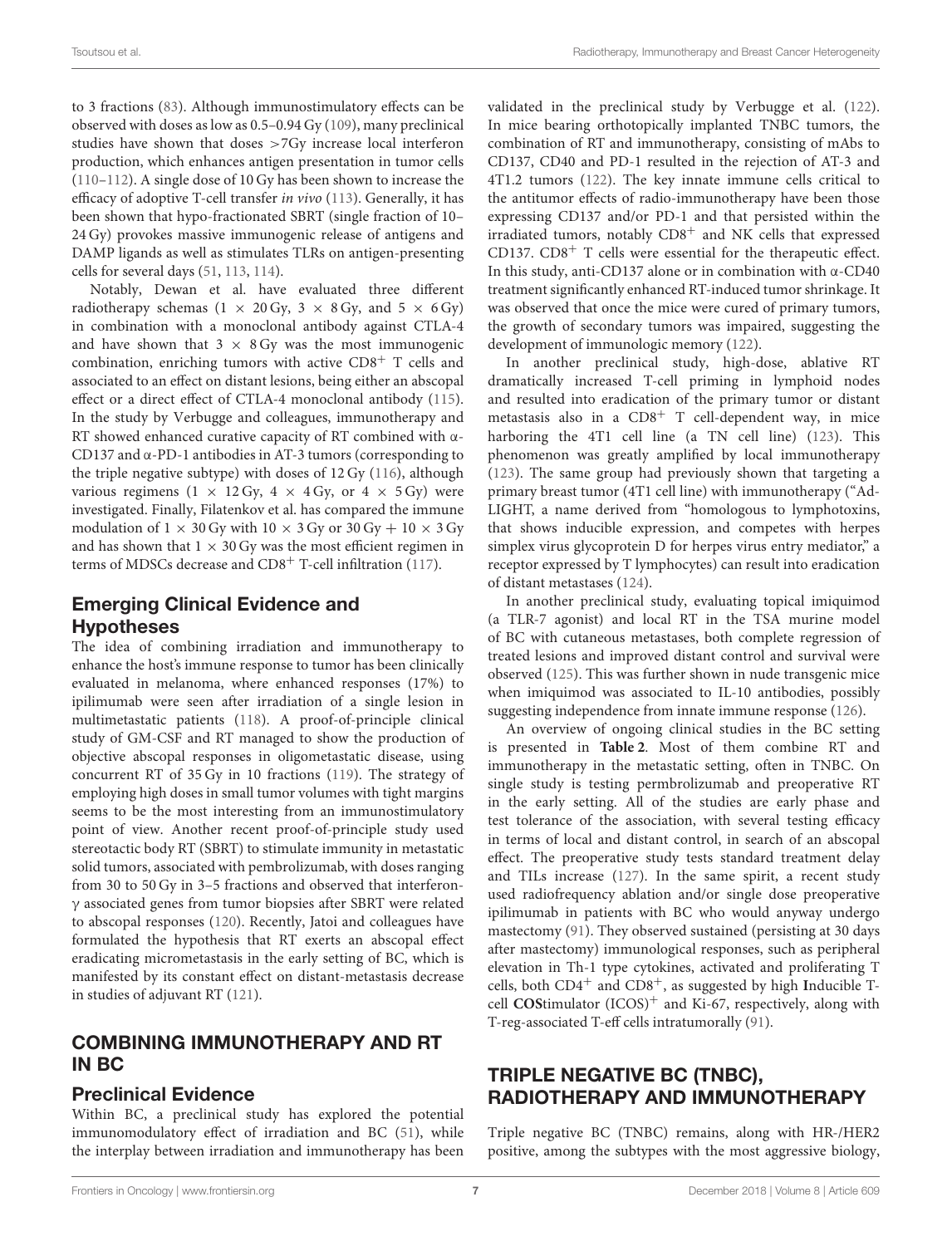| Study information                                                | <b>PI/Institution</b>                                         | Chemotherapy                                           | Immunotherapy                   | 료                                           | Clinical context                                   | Dose                                      | Study status              |
|------------------------------------------------------------------|---------------------------------------------------------------|--------------------------------------------------------|---------------------------------|---------------------------------------------|----------------------------------------------------|-------------------------------------------|---------------------------|
| NCT01421017<br>Phase I/II                                        | New York University School of<br>S. Adams<br>Medicine         | Oyclophosphamide                                       | Imiquimod                       | conventional                                | Skin metastases<br>1 site irradiated<br>Metastatic | days 1, 3, 5, 8 and 10<br>$5 \times 6$ Gy | Completed<br>accrual      |
| BOSTON II pilot study<br>Observational phase<br>NCT02303366      | Peter MacCallum Cancer Centre,<br>Australia<br>S. Loi         | None                                                   | MK-3475 (anti-PG-1<br>antibody) | <b>SBRT</b>                                 | Oligometastatic BC                                 | 20Gy                                      | Recruiting                |
| Adaptive phase II non<br>comparative5 ams<br>NCT02499367<br>ONIC | Antoni van Leeuwenhoek<br>M.Kok                               | Low dose doxorubicin<br>Cyclophosphamide<br>Cis-platin | nivolumab                       | RT or SBRT                                  | Metastatic TNBC                                    | $20$ or $3 \times 8$ Gy                   | Recruiting                |
| Single arm phase II<br>NCT02730130                               | Memorial Sloan Kettering Cancer<br>C.Barker<br>Center         | Nore                                                   | Pembrolizumab                   | F                                           | Metastatic TNBC                                    | $5 \times 6Gy$                            | Active, not<br>recruiting |
| NCT02563925<br>Pilot                                             | Memorial Sloan Kettering Cancer<br>S. Modi<br>Center          | Trastuzumab if<br>indicated<br>None                    | Tremelimumab                    | Brain RT or SBRT                            | Brain metastatic BC                                |                                           | Active, not<br>recruiting |
| NCT02538471<br>Phase II                                          | Weill Medical College of Cornell<br>S. Formenti<br>University | None concomitantly                                     | LY2157299 (TGFBR1<br>inhibitor) | Conventional RT to one<br>metastatic lesion | Metastatic BC                                      | days 1, 3 and 5<br>$3 \times 7.5$ Gy      | Active, not<br>recruiting |
| Randomized Phase II<br>NCT03464942                               | Peter MacCallum Cancer Centre,<br>Australia<br>S. Loi         | None                                                   | Atezolizumab                    | <b>SBRT</b>                                 | Metastatic TNBC                                    | $20$ vs. $3 \times 8$ Gy                  | recruited<br>Not yet      |
| NCT03051672<br>Phase <sup>II</sup>                               | Dana-Farber Cancer Institute<br>S. Tolaney                    | None                                                   | Pembrolizumab                   | Palliative conventional<br>F                | Metastatic BC                                      | 5 fractions                               | Recruiting                |
| NCT03366844<br>Early Phase                                       | Cedars-Sinai Medical Center<br>A. Ho                          | None                                                   | Pembrolizumab                   | Preoperative RT boost                       | High risk HR+HER-2-<br>or TNBC                     | $3 \times 8$ Gy                           | Recruiting                |

<span id="page-7-0"></span>TABLE 2 | Summary of ongoing clinical studies associating RT and immunotherapy in the BC setting (Source: clinicaltrials.gov accessed 03.05.2018).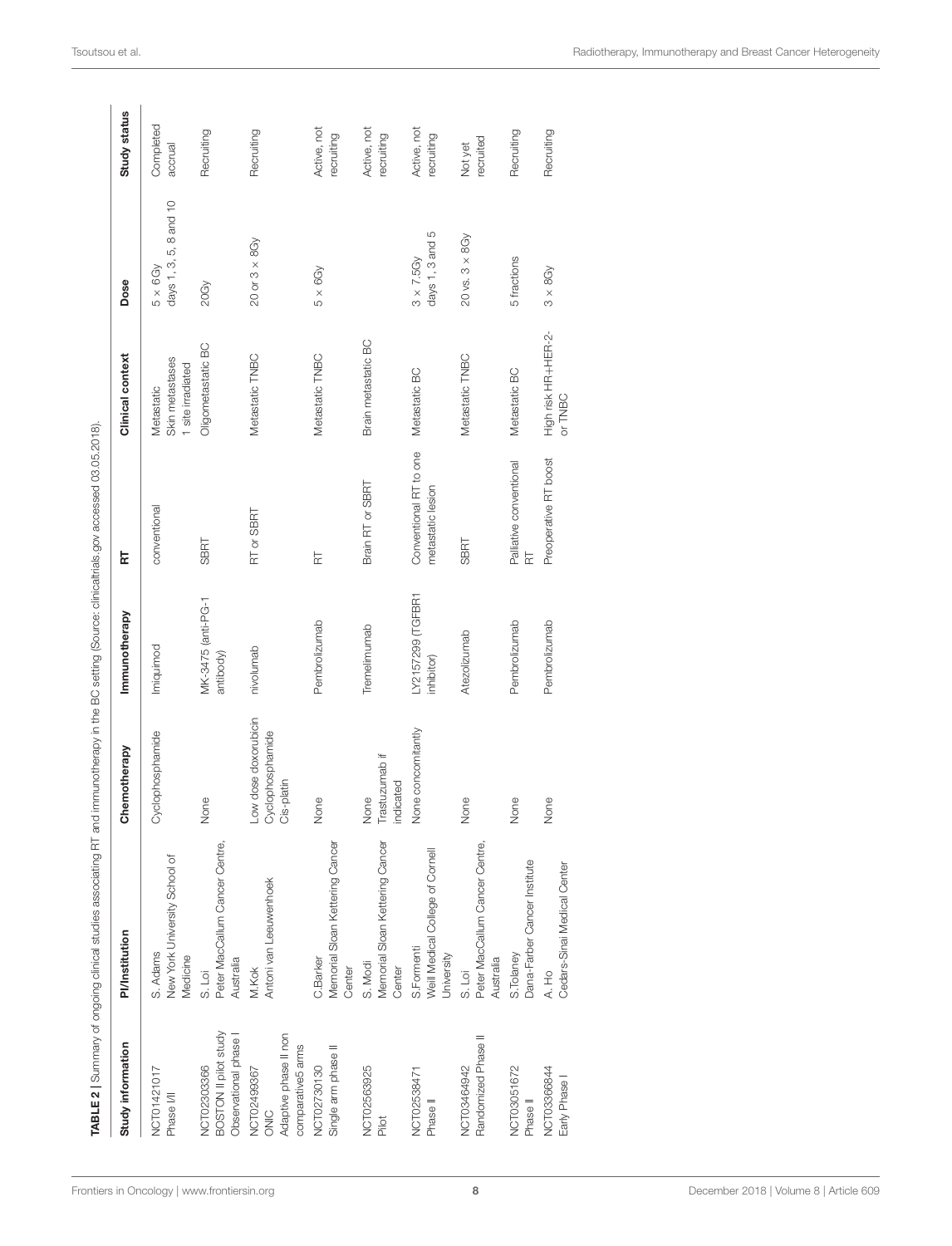associated to an increased risk of locoregional recurrence and distant failure [\(15\)](#page-9-7). However, in contrary to the HR−/HER2<sup>+</sup> subtype, systemic treatments have not yet been adequately developed for TNBC and it represents par excellence the BC subtype lacking therapeutical targets [\(16\)](#page-9-8). It represents an ideal target for the combination of RT and immunotherapy, given that this subtype is the most immunogenic among BC subtypes [\(78\)](#page-10-33) and that the presence of tumor infiltrating lymphocytes (TILs) within the tumors of patients with early invasive TNBC has been associated with improved prognosis [\(44\)](#page-9-35).

The association of radiotherapy and immunotherapy has gained extensive attention in the last few years [\(119,](#page-11-30) [128\)](#page-12-6) and might be of particular interest in the context of TNBC as this subtype is the most immunogenic among BC subtypes [\(78\)](#page-10-33).

As already specified above, the median percentage of TILs in TNBC patients is 20% [\(129\)](#page-12-7) and a 10% increase in intratumoral and stromal TILs translates into a 15 and 17% reduction of risk for recurrence or death and 17 and 27% reduction of risk for death, respectively, in data from the BIG-02-98 study [\(33\)](#page-9-29). Therefore, if any of the investigational treatments increases sTILs' levels in tumors of TNBC patients, this is expected to be beneficial for those patients. A study of preoperative immunostimulatory SBRT associated to immunotherapy (a toll-like receptor agonist) in the setting of TNBC with the objective to increase TILs is currently in preparation in our Institution. A study with the same objective in a population of TNBC or high risk Luminal non-HER-2 positive patients has recently started accrual in the US (Principal Investigator: Alice Ho, Trial number: NCT03366844), combining preoperative RT and pembrolizumab. Hopefully, these studies will prove the principle of the possibility of TILs increase in this population, susceptible to micrometastatic disease opening the road to larger-scale studies testing outcomes in terms of distant control with the association of RT and immunotherapy.

#### **CONCLUSIONS**

The clinical relevance of BC heterogeneity when designing studies in the era of introduction of immunotherapy is pivotal. The combination of radiotherapy and immunotherapy is promising and particularly relevant for immunogenic BC subtypes, such as TNBC or HER-2 positive BC. The availability of a valid biomarker, such as TILs, makes studies of association of immunotherapy and RT very appealing in this context. Combinations of established modalities are nowadays tailored

#### **REFERENCES**

- <span id="page-8-0"></span>1. Punglia RS, Morrow M, Winer EP, Harris JR. Local therapy and survival in breast cancer. N Engl J Med. (2007) 356:2399–405. doi: [10.1056/NEJMra065241](https://doi.org/10.1056/NEJMra065241)
- <span id="page-8-1"></span>2. Halsted WS. I. The results of radical operations for the cure of carcinoma of the breast. Ann Surg. (1907) 46:1–19. doi: [10.1097/00000658-190707000-00001](https://doi.org/10.1097/00000658-190707000-00001)
- <span id="page-8-2"></span>3. Fisher B. Biological and clinical considerations regarding the use of surgery and chemotherapy in the treatment of primary

to BC heterogeneity and, accordingly, the design of modern studies of BC requires a careful selection of BC subtypes that are likely to benefit from tailored experimental approaches with a strong translational background. Little is known on the intrinsic properties of radiosensitivity within the BC subtypes [\(15,](#page-9-7) [33\)](#page-9-29). Insights on this information will optimize the RTimmunotherapy associations and are expected to lead to tailored studies in selected populations.

The timing of the introduction of immunotherapy with or without immune-stimulatory RT seems to be important, since, the least the tumor burden, the more efficient these treatments are expected to be. Therefore, optimal RT-immunotherapy studies should ideally be designed in the early or oligometastatic setting.

The optimum sequence of RT and immunotherapy remains to be found, as is the ideal dose, fractionation and volume of irradiation. The optimum immunotherapeutic agents to combine with RT are also under investigation. The accumulation of data is rapid and hopefully meaningful insights will be available within the next few years.

In our mind, an ideal RT-immunotherapy study in the setting of BC, should take into account the following elements: (a) focus into subtypes with high mutational load, (b) introduce the combination in early disease or early in the oligometastatic setting, with the scope of micrometastasis eradication by a abscopal effect, (c) use, if possible, fractionated irradiation on the primary, unresected tumor or on the most active metastasis, with fractions in the order of 8 Gy, (d) combine RT with TLRagonists, that enhance dendritic activation and permit enhanced cross-presentation to T-cells (which permits to take advantage of the major immunogenic effect of irradiation, being the liberation of TAAs) or with the combination of check-point inhibitors and TLR-agonists in order to assist activated T-cells to unmask and kill tumor cells and e. evaluate biomarkers, such as TILs or immune gene signatures, to detect early immune activation, which might otherwise be undetectable in the clinical setting (given that the abscopal effect remains hard to reproduce). These strategies might permit to transform not only the role of RT in BC but also, hopefully and most importantly, might transform not only the role of RT in BC but also, hopefully and most importantly, bring a great therapeutic benefit to patients.

#### AUTHOR CONTRIBUTIONS

All authors listed have made a substantial, direct and intellectual contribution to the work, and approved it for publication.

breast cancer. Cancer [\(1977\) 40:574–87. doi: 10.1002/1097-0142](https://doi.org/10.1002/1097-0142(197707)40:1+<574::AID-CNCR2820400724>3.0.CO;2-O) (197707)40:1+ <574::AID-CNCR2820400724>3.0.CO;2-O

- <span id="page-8-3"></span>4. Fisher B. Laboratory and clinical research in breast cancer–a personal adventure: the David A. Karnofsky memorial lecture. Cancer Res. (1980) 40:3863–74.
- <span id="page-8-4"></span>5. Hellman S. Karnofsky Memorial Lecture. Natural history of small breast cancers. J Clin Oncol. [\(1994\) 12:2229–34. doi: 10.1200/JCO.1994.12.](https://doi.org/10.1200/JCO.1994.12.10.2229) 10.2229
- <span id="page-8-5"></span>6. Hellman S, Harris JR. The appropriate breast cancer paradigm. Cancer Res. (1987) 47:339–42.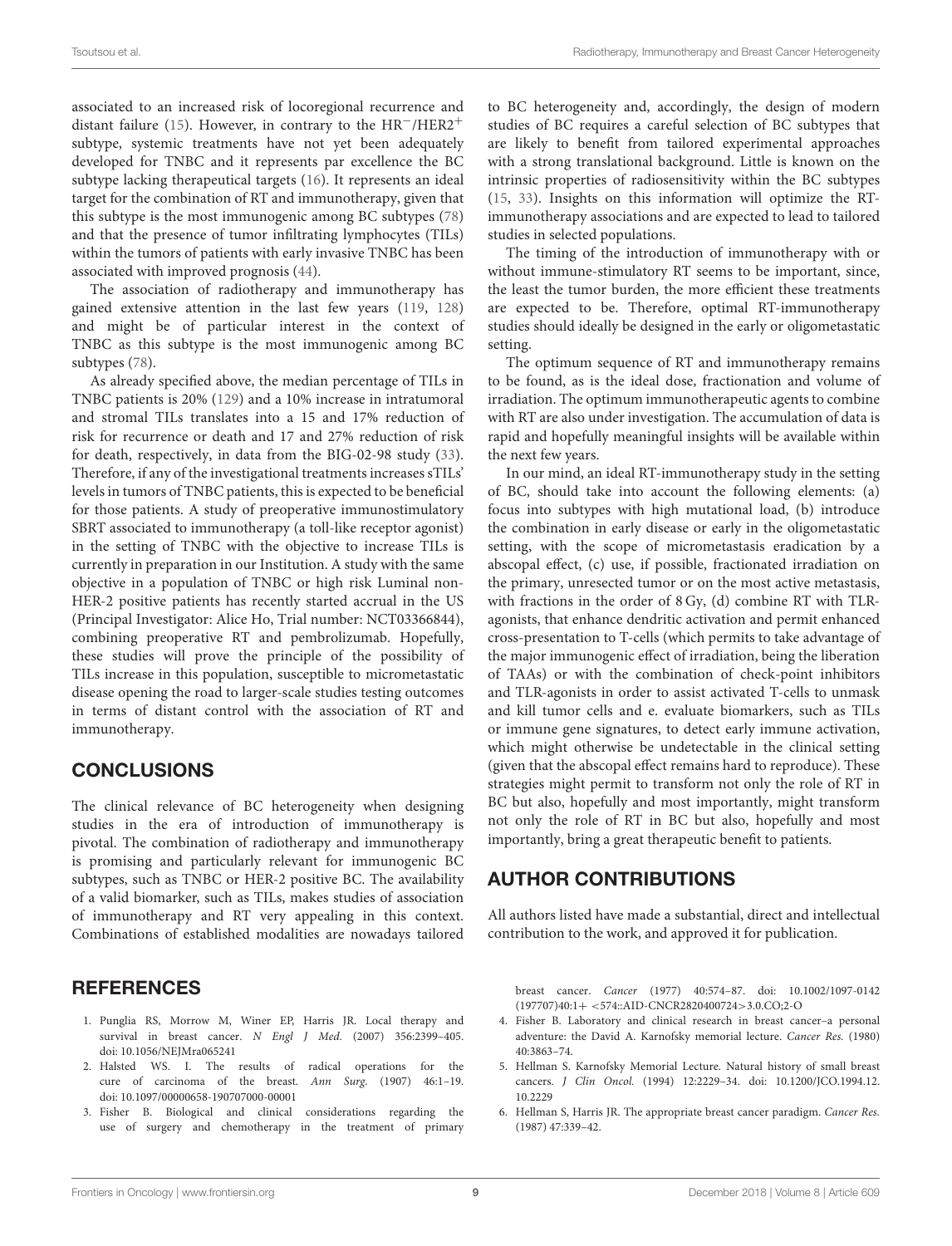- <span id="page-9-0"></span>7. Perou CM, Sorlie T, Eisen MB, M van de Rijn, Jeffrey SS, Rees CA, et al. Molecular portraits of human breast tumours. Nature (2000) 406:747–52. doi: [10.1038/35021093](https://doi.org/10.1038/35021093)
- <span id="page-9-1"></span>8. Curtis C, Shah SP, Chin SF, Turashvili G, Rueda OM, Dunning MJ, et al. The genomic and transcriptomic architecture of 2,000 breast tumours reveals novel subgroups. Nature (2012) 486:346–52. doi: [10.1038/nature10983](https://doi.org/10.1038/nature10983)
- <span id="page-9-2"></span>9. Goldhirsch A, Ingle JN, Gelber RD, Coates AS, Thurlimann B, Senn HJ, et al. Thresholds for therapies: highlights of the St Gallen International Expert Consensus on the primary therapy of early breast cancer 2009. Ann Oncol. (2009) 20:1319–29. doi: [10.1093/annonc/mdp322](https://doi.org/10.1093/annonc/mdp322)
- 10. Goldhirsch A, Winer EP, Coates AS, Gelber RD, Piccart-Gebhart M, Thurlimann B, et al. Personalizing the treatment of women with early breast cancer: highlights of the St Gallen International Expert Consensus on the Primary Therapy of Early Breast Cancer 2013. Ann Oncol. (2013) 24:2206–23. doi: [10.1093/annonc/mdt303](https://doi.org/10.1093/annonc/mdt303)
- <span id="page-9-3"></span>11. Goldhirsch A, Wood WC, Coates AS, Gelber RD, Thurlimann B, Senn HJ, et al. Strategies for subtypes–dealing with the diversity of breast cancer: highlights of the St. Gallen International Expert Consensus on the Primary Therapy of Early Breast Cancer 2011. Ann Oncol. (2011) 22:1736–47. doi: [10.1093/annonc/mdr304](https://doi.org/10.1093/annonc/mdr304)
- <span id="page-9-4"></span>12. Cheang MC, Chia SK, Voduc D, Gao D, Leung S, Snider J, et al. Ki67 index, HER2 status, and prognosis of patients with luminal B breast cancer. J Natl Cancer Inst. (2009) 101:736–50. doi: [10.1093/jnci/djp082](https://doi.org/10.1093/jnci/djp082)
- <span id="page-9-5"></span>13. Prat A, Perou CM. Deconstructing the molecular portraits of breast cancer. Mol Oncol. (2011) 5:5–23. doi: [10.1016/j.molonc.2010.11.003](https://doi.org/10.1016/j.molonc.2010.11.003)
- <span id="page-9-6"></span>14. Carey LA, Perou CM, Livasy CA, Dressler LG, Cowan D, Conway K, et al. Race, breast cancer subtypes, and survival in the Carolina Breast Cancer Study. JAMA 295 (2006) 2492–502. doi: [10.1001/jama.295.21.2492](https://doi.org/10.1001/jama.295.21.2492)
- <span id="page-9-7"></span>15. Tsoutsou PG, Vozenin MC, Durham AD, Bourhis J. How could breast cancer molecular features contribute to locoregional treatment decision making? Crit Rev Oncol Hematol. (2017) 110:43–48. doi: [10.1016/j.critrevonc.2016.12.006](https://doi.org/10.1016/j.critrevonc.2016.12.006)
- <span id="page-9-8"></span>16. Metzger-Filho O, Sun Z, Viale G, Price KN, Crivellari D, Snyder RD, et al. Patterns of Recurrence and outcome according to breast cancer subtypes in lymph node-negative disease: results from international breast cancer study group trials VIII and IX. J Clin Oncol. (2013) 31:3083–90. doi: [10.1200/JCO.2012.46.1574](https://doi.org/10.1200/JCO.2012.46.1574)
- <span id="page-9-9"></span>17. Curigliano G, Burstein HJ, P Winer, E, Gnant M, Dubsky P, Loibl S, et al. De-escalating and escalating treatments for early-stage breast cancer: the St. Gallen International Expert Consensus Conference on the Primary Therapy of Early Breast Cancer 2017. Ann Oncol. (2017) 28:1700–12. doi: [10.1093/annonc/mdx308](https://doi.org/10.1093/annonc/mdx308)
- <span id="page-9-10"></span>18. Rossi L, Stevens D, Pierga J-Y, Lerebours F, Reyal F, Robain M, et al. Impact of adjuvant chemotherapy on breast cancer survival: a real-world population. PLoS ONE (2015) 10:e0132853. doi: [10.1371/journal.pone.0132853](https://doi.org/10.1371/journal.pone.0132853)
- <span id="page-9-11"></span>19. Clarke M, Collins R, Darby S, Davies C, Elphinstone P, Evans V, et al. Early Breast Cancer Trialists' Collaborative, Effects of radiotherapy and of differences in the extent of surgery for early breast cancer on local recurrence and 15-year survival: an overview of the randomised trials. Lancet (2005) 366:2087–106. doi: [10.1016/S0140-6736\(05\)67887-7](https://doi.org/10.1016/S0140-6736(05)67887-7)
- <span id="page-9-12"></span>20. Dunn GP, Bruce AT, Ikeda H, Old LJ, Schreiber RD. Cancer immunoediting: from immunosurveillance to tumor escape. Nat Immunol. (2002) 3:991–8. doi: [10.1038/ni1102-991](https://doi.org/10.1038/ni1102-991)
- <span id="page-9-13"></span>21. Rabinovich GA, Gabrilovich D, Sotomayor EM. Immunosuppressive strategies that are mediated by tumor cells. Annu Rev Immunol. (2007) 25:267–96. doi: [10.1146/annurev.immunol.25.022106.141609](https://doi.org/10.1146/annurev.immunol.25.022106.141609)
- <span id="page-9-14"></span>22. Roses RE, Xu M, Koski GK, Czerniecki BJ. Radiation therapy and Toll-like receptor signaling: implications for the treatment of cancer. Oncogene (2008) 27:200–7. doi: [10.1038/sj.onc.1210909](https://doi.org/10.1038/sj.onc.1210909)
- <span id="page-9-15"></span>23. Disis ML. Mechanism of Action of Immunotherapy. Semin Oncol. (2014) 41 (Suppl. 5):S3–13. doi: [10.1053/j.seminoncol.2014.09.004](https://doi.org/10.1053/j.seminoncol.2014.09.004)
- <span id="page-9-16"></span>24. Yang Y. Cancer immunotherapy: harnessing the immune system to battle cancer. J Clin Investig. (2015) 125:3335–7. doi: [10.1172/JCI83871](https://doi.org/10.1172/JCI83871)
- <span id="page-9-17"></span>25. Demaria S, Bhardwaj N, McBride WH, Formenti SC. Combining radiotherapy and immunotherapy: a revived partnership. Int J Rad Oncol Biol Phys. (2005) 63:655–66. doi: [10.1016/j.ijrobp.2005.06.032](https://doi.org/10.1016/j.ijrobp.2005.06.032)
- <span id="page-9-18"></span>26. Scanlan MJ, Gure AO, Jungbluth AA, Old LJ, Chen YT. Cancer/testis antigens: an expanding family of targets for cancer immunotherapy.

Immunol Rev[. \(2002\) 188:22–32. doi: 10.1034/j.1600-065X.2002.](https://doi.org/10.1034/j.1600-065X.2002.18803.x) 18803.x

- <span id="page-9-19"></span>27. Radvanyi LG. Tumor-infiltrating lymphocyte therapy: addressing prevailing questions. Cancer J. (2015) 21:450–64. doi: [10.1097/PPO.0000000000000162](https://doi.org/10.1097/PPO.0000000000000162)
- <span id="page-9-20"></span>28. Fricke I, Gabrilovich DI. Dendritic cells and tumor microenvironment: a dangerous liaison. Immunol Invest. (2006) 35:459–83. doi: [10.1080/08820130600803429](https://doi.org/10.1080/08820130600803429)
- <span id="page-9-21"></span>29. Molgora M, Supino D, Mavilio D, Santoni A, Moretta L, Mantovani A, et al. The yin-yang of the interaction between myelomonocytic cells and NK cells. Scan J Immunol. (2018) e12705. doi: [10.1111/sji.12705](https://doi.org/10.1111/sji.12705)
- <span id="page-9-22"></span>30. Quail DF, Joyce JA. Microenvironmental regulation of tumor progression and metastasis. Nature Med. (2013) 19:1423–37. doi: [10.1038/nm.3394](https://doi.org/10.1038/nm.3394)
- <span id="page-9-23"></span>31. Savas P, Salgado R, Denkert C, Sotiriou C, Darcy PK, Smyth MJ, et al. Clinical relevance of host immunity in breast cancer: from TILs to the clinic. Nat Rev Clin Oncol. (2016) 13:228–41. doi: [10.1038/nrclinonc.2015.215](https://doi.org/10.1038/nrclinonc.2015.215)
- <span id="page-9-24"></span>32. Degnim AC, Brahmbhatt RD, Radisky DC, Hoskin TL, Stallings-Mann M, Laudenschlager M, et al. Immune cell quantitation in normal breast tissue lobules with and without lobulitis. Breast Cancer Res Treat (2014) 144:539–49. doi: [10.1007/s10549-014-2896-8](https://doi.org/10.1007/s10549-014-2896-8)
- <span id="page-9-29"></span>33. Loi S, Sirtaine N, Piette F, Salgado R, Viale G, Van Eenoo F, et al. Prognostic and predictive value of tumor-infiltrating lymphocytes in a phase III randomized adjuvant breast cancer trial in node-positive breast cancer comparing the addition of docetaxel to doxorubicin with doxorubicin-based chemotherapy: BIG 02–98. J Clin Oncol. (2013) 31:860–7. doi: [10.1200/JCO.2011.41.0902](https://doi.org/10.1200/JCO.2011.41.0902)
- <span id="page-9-25"></span>34. Denkert C, von Minckwitz G, Brase JC, Sinn BV, Gade S, Kronenwett R, et al. Tumor-infiltrating lymphocytes and response to neoadjuvant chemotherapy with or without carboplatin in human epidermal growth factor receptor (2015) 2-positive and triple-negative primary breast cancers. J Clin Oncol. 33:983–91. doi: [10.1200/JCO.2014.58.1967](https://doi.org/10.1200/JCO.2014.58.1967)
- <span id="page-9-26"></span>35. Adams S, Gray RJ, Demaria S, Goldstein L, Perez EA, Shulman LN, et al. Prognostic value of tumor-infiltrating lymphocytes in triple-negative breast cancers from two phase III randomized adjuvant breast cancer trials: ECOG 2197 and ECOG 1199. J Clin Oncol. (2014) 32:2959–66. doi: [10.1200/JCO.2013.55.0491](https://doi.org/10.1200/JCO.2013.55.0491)
- <span id="page-9-27"></span>36. Aaltomaa S, Lipponen P, Eskelinen M, Kosma VM, Marin S, Alhava E, et al. Lymphocyte infiltrates as a prognostic variable in female breast cancer. Eur J Cancer (1992) 28A:859–64. doi: [10.1016/0959-8049\(92\)90134-N](https://doi.org/10.1016/0959-8049(92)90134-N)
- <span id="page-9-32"></span>37. Ali HR, Provenzano E, Dawson SJ, Blows FM, Liu B, Shah M, et al. Association between CD8+ T-cell infiltration and breast cancer survival in 12,439 patients. Annals of oncology: official journal of the European Society for Medical Oncology / ESMO (2014) 25:1536–43. doi: [10.1093/annonc/mdu191](https://doi.org/10.1093/annonc/mdu191)
- 38. Loi S, Michiels S, Salgado R, Sirtaine N, Jose V, Fumagalli D, et al. Tumor infiltrating lymphocytes are prognostic in triple negative breast cancer and predictive for trastuzumab benefit in early breast cancer: results from the FinHER trial. Ann Oncol. [\(2014\) 25:1544–50. doi: 10.1093/annonc/](https://doi.org/10.1093/annonc/mdu112) mdu112
- <span id="page-9-28"></span>39. Salgado R, Denkert C, Demaria S, Sirtaine N, Klauschen F, Pruneri G, et al. The evaluation of tumor-infiltrating lymphocytes (TILs) in breast cancer: recommendations by an International TILs Working Group 2014. Ann Oncol. (2015) 26:259–71. doi: [10.1093/annonc/mdu450](https://doi.org/10.1093/annonc/mdu450)
- <span id="page-9-30"></span>40. Ibrahim EM, Al-Foheidi ME, Al-Mansour MM, Kazkaz GA. The prognostic value of tumor-infiltrating lymphocytes in triple-negative breast cancer: a meta-analysis. Breast Cancer Res Treat (2014) 148:467–76. doi: [10.1007/s10549-014-3185-2](https://doi.org/10.1007/s10549-014-3185-2)
- <span id="page-9-31"></span>41. Mao Y, Qu Q, Chen X, Huang O, Wu J, Shen K. The Prognostic Value of Tumor-Infiltrating Lymphocytes in Breast Cancer: A Systematic Review and Meta-Analysis. PLoS ONE (2016) 11:e0152500. doi: [10.1371/journal.pone.0152500](https://doi.org/10.1371/journal.pone.0152500)
- <span id="page-9-33"></span>42. Loi S. Host antitumor immunity plays a role in the survival of patients with newly diagnosed triple-negative breast cancer. *J Clin Oncol.* (2014) 32:2935–7. doi: [10.1200/JCO.2014.56.7677](https://doi.org/10.1200/JCO.2014.56.7677)
- <span id="page-9-34"></span>43. Chin Y, Janseens J, Vandepitte J, Vandenbrande J, Opdebeek L, Raus J. Phenotypic analysis of tumor-infiltrating lymphocytes from human breast cancer. Anticancer Res. (1992) 12:1463–6.
- <span id="page-9-35"></span>44. Mahmoud SM, Paish EC, Powe DG, Macmillan RD, Grainge MJ, Lee AH, et al. Tumor-infiltrating CD8+ lymphocytes predict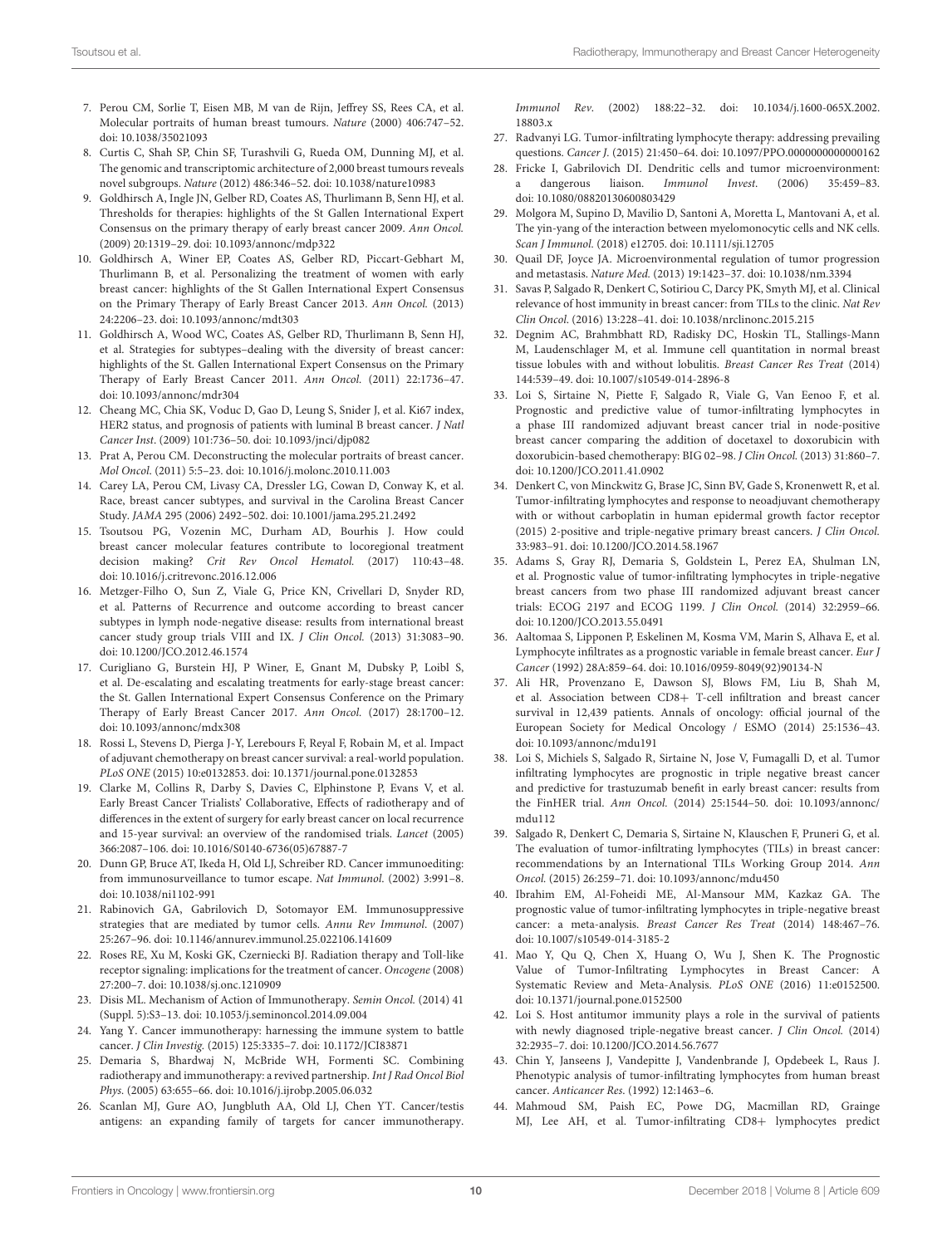clinical outcome in breast cancer. J Clin Oncol. (2011) 29:1949–55. doi: [10.1200/JCO.2010.30.5037](https://doi.org/10.1200/JCO.2010.30.5037)

- <span id="page-10-0"></span>45. Desmedt C, Haibe-Kains B, Wirapati P, Buyse M, Larsimont D, Bontempi G, et al. Biological processes associated with breast cancer clinical outcome depend on the molecular subtypes. Clin Cancer Res. (2008) 14:5158–65. doi: [10.1158/1078-0432.CCR-07-4756](https://doi.org/10.1158/1078-0432.CCR-07-4756)
- <span id="page-10-1"></span>46. Kitano A, Ono M, Yoshida M, Noguchi E, Shimomura A, Shimoi T, et al. Tumour-infiltrating lymphocytes are correlated with higher expression levels of PD-1 and PD-L1 in early breast cancer. ESMO Open (2017) 2:e000150. doi: [10.1136/esmoopen-2016-000150](https://doi.org/10.1136/esmoopen-2016-000150)
- <span id="page-10-2"></span>47. Gu-Trantien C, Loi S, Garaud S, Equeter C, Libin M, de Wind A, et al. CD4(+) follicular helper T cell infiltration predicts breast cancer survival. J Clin Invest. (2013) 123:2873–92. doi: [10.1172/JCI67428](https://doi.org/10.1172/JCI67428)
- <span id="page-10-3"></span>48. Schalper KA. PD-L1 expression and tumor-infiltrating lymphocytes: Revisiting the antitumor immune response potential in breast cancer. Oncoimmunology (2014) 3:e29288. doi: [10.4161/onci.29288](https://doi.org/10.4161/onci.29288)
- <span id="page-10-4"></span>49. Rooney MS, Shukla SA, Wu CJ, Getz G, Hacohen N. Molecular and genetic properties of tumors associated with local immune cytolytic activity. Cell (2015) 160:48–61. doi: [10.1016/j.cell.2014.12.033](https://doi.org/10.1016/j.cell.2014.12.033)
- <span id="page-10-5"></span>50. Wang Y, Waters J, Leung ML, Unruh A, Roh W, Shi X, et al. Clonal evolution in breast cancer revealed by single nucleus genome sequencing. Nature (2014) 512:155–60. doi: [10.1038/nature13600](https://doi.org/10.1038/nature13600)
- <span id="page-10-6"></span>51. Apetoh L, Ghiringhelli F, Tesniere A, Obeid M, Ortiz C, Criollo A, et al. Toll-like receptor 4-dependent contribution of the immune system to anticancer chemotherapy and radiotherapy. Nat Med. (2007) 13:1050–9. doi: [10.1038/nm1622](https://doi.org/10.1038/nm1622)
- <span id="page-10-7"></span>52. Brown JR, Wimberly H, Lannin DR, Nixon C, Rimm DL, Bossuyt V. Multiplexed quantitative analysis of CD3, CD8, and CD20 predicts response to neoadjuvant chemotherapy in breast cancer. Clin Cancer Res. (2014) 20:5995–6005. doi: [10.1158/1078-0432.CCR-14-1622](https://doi.org/10.1158/1078-0432.CCR-14-1622)
- <span id="page-10-8"></span>53. Liu S, Foulkes WD, Leung S, Gao D, Lau S, Kos Z, et al. Prognostic significance of FOXP3<sup>+</sup> tumor-infiltrating lymphocytes in breast cancer depends on estrogen receptor and human epidermal growth factor receptor-2 expression status and concurrent cytotoxic T-cell infiltration. Breast Cancer Res. (2014) 16:432. doi: [10.1186/s13058-014-0432-8](https://doi.org/10.1186/s13058-014-0432-8)
- <span id="page-10-9"></span>54. Rathore AS, Kumar S, Konwar R, Makker A, Negi MP, Goel MM. CD3+,  $CD4^+$  &  $CD8^+$  tumour infiltrating lymphocytes (TILs) are predictors of favourable survival outcome in infiltrating ductal carcinoma of breast. Indian J Med Res (2014) 140:361–9.
- <span id="page-10-10"></span>55. Gooden MJ, de Bock GH, Leffers N, Daemen T, Nijman HW. The prognostic influence of tumour-infiltrating lymphocytes in cancer: a systematic review with meta-analysis. Br J Cancer (2011) 105:93–103. doi: [10.1038/bjc.2011.189](https://doi.org/10.1038/bjc.2011.189)
- <span id="page-10-11"></span>56. Boivin G, Kalambaden P, Faget J, Rusakiewicz S, Montay-Gruel P, Meylan E, et al. Cellular composition and contribution of tertiary lymphoid structures to tumor immune infiltration and modulation by radiation therapy. Front Oncol. (2018) 8:256. doi: [10.3389/fonc.2018.00256](https://doi.org/10.3389/fonc.2018.00256)
- <span id="page-10-12"></span>57. Denkert C, von Minckwitz G, Darb-Esfahani S, Lederer B, Heppner BI, Weber KE, et al. Tumour-infiltrating lymphocytes and prognosis in different subtypes of breast cancer: a pooled analysis of 3771 patients treated with neoadjuvant therapy. Lancet Oncol. (2018) 19:40–50. doi: [10.1016/S1470-2045\(17\)30904-X](https://doi.org/10.1016/S1470-2045(17)30904-X)
- <span id="page-10-13"></span>58. Vonderheide RH, Domchek SM, Clark AS. Immunotherapy for breast cancer: what are we missing? Clin Cancer Res. (2017) 23:2640–6. doi: [10.1158/1078-0432.CCR-16-2569](https://doi.org/10.1158/1078-0432.CCR-16-2569)
- <span id="page-10-14"></span>59. Montagna E, Vingiani A, Maisonneuve P, Cancello G, Contaldo F, Pruneri G, et al. Unfavorable prognostic role of tumor-infiltrating lymphocytes in hormone-receptor positive, HER2 negative metastatic breast cancer treated with metronomic chemotherapy. Breast (2017) 34:83–88. doi: [10.1016/j.breast.2017.05.009](https://doi.org/10.1016/j.breast.2017.05.009)
- <span id="page-10-15"></span>60. Chung YR, Kim HJ, Jang MH, Park SY. Prognostic value of tumor infiltrating lymphocyte subsets in breast cancer depends on hormone receptor status. Breast Cancer Res Treat. (2017) 161:409–420. doi: [10.1007/s10549-016-4072-9](https://doi.org/10.1007/s10549-016-4072-9)
- <span id="page-10-16"></span>61. Stanton SE, Adams S, Disis ML. Variation in the Incidence and Magnitude of Tumor-Infiltrating Lymphocytes in Breast Cancer Subtypes: a systematic review. JAMA Oncol. (2016) 2:1354–60. doi: [10.1001/jamaoncol.2016.1061](https://doi.org/10.1001/jamaoncol.2016.1061)
- <span id="page-10-17"></span>62. Hwang WT, Adams SF, Tahirovic E, Hagemann IS, Coukos G. Prognostic significance of tumor-infiltrating T cells in ovarian cancer: a

meta-analysis. Gynecol Oncol. [\(2012\) 124:192–8. doi: 10.1016/j.ygyno.2011.](https://doi.org/10.1016/j.ygyno.2011.09.039) 09.039

- <span id="page-10-18"></span>63. Conejo-Garcia JR, Benencia F, Courreges MC, Gimotty PA, Khang E, Buckanovich RJ, et al. Ovarian carcinoma expresses the NKG2D ligand Letal and promotes the survival and expansion of CD28- antitumor T cells. Cancer Res. (2004) 64:2175–82. doi: [10.1158/0008-5472.CAN-03-2194](https://doi.org/10.1158/0008-5472.CAN-03-2194)
- <span id="page-10-19"></span>64. Tsoutsou PG, Bourhis J, Coukos G. Tumor-infiltrating lymphocytes in triplenegative breast cancer: a biomarker for use beyond prognosis? J Clin Oncol. (2015) 33:1297–8. doi: [10.1200/JCO.2014.59.2808](https://doi.org/10.1200/JCO.2014.59.2808)
- <span id="page-10-20"></span>65. Schreiber RD, Old LJ, Smyth MJ. Cancer immunoediting: integrating immunity's roles in cancer suppression and promotion. Science (2011) 331:1565–70. doi: [10.1126/science.1203486](https://doi.org/10.1126/science.1203486)
- <span id="page-10-21"></span>66. Mozaffari F, Lindemalm C, Choudhury A, Granstam-Bjorneklett H, Helander I, Lekander M, et al. NK-cell and T-cell functions in patients with breast cancer: effects of surgery and adjuvant chemo- and radiotherapy. Br J Cancer (2007) 97:105–11. doi: [10.1038/sj.bjc.6603840](https://doi.org/10.1038/sj.bjc.6603840)
- <span id="page-10-22"></span>67. Soliman H. Developing an effective breast cancer vaccine. Cancer Control (2010) 17:183–90. doi: [10.1177/107327481001700307](https://doi.org/10.1177/107327481001700307)
- <span id="page-10-23"></span>68. Soliman H. Immunotherapy strategies in the treatment of breast cancer. Cancer Control (2013) 20:17–21. doi: [10.1177/107327481302000104](https://doi.org/10.1177/107327481302000104)
- <span id="page-10-24"></span>69. Mayer IA, Dent R, Tan T, Savas P, Loi S. Novel Targeted Agents and Immunotherapy in Breast Cancer. Am Soc Clin Oncol Educ Book (2017) 37:65–75. doi: [10.14694/EDBK\\_175631](https://doi.org/10.14694/EDBK_175631)
- <span id="page-10-25"></span>70. Mittendorf EA, Philips AV, Meric-Bernstam F, Qiao N, Wu Y, Harrington S, et al. PD-L1 Expression in triple negative breast cancer. Cancer Immunol Res. (2014) 2:361–370. doi: [10.1158/2326-6066.CIR-13-0127](https://doi.org/10.1158/2326-6066.CIR-13-0127)
- <span id="page-10-26"></span>71. Nanda R, Chow LQ, Dees EC, Berger R, Gupta S, Geva R, et al. Pembrolizumab in Patients With Advanced Triple-Negative Breast Cancer: Phase Ib KEYNOTE-012 Study. J Clin Oncol. (2016) 34:2460–7. doi: [10.1200/JCO.2015.64.8931](https://doi.org/10.1200/JCO.2015.64.8931)
- <span id="page-10-27"></span>72. Emens LA, Braiteh FS, Cassier P, Delord J-P, Eder JP, Fasso M, et al. Abstract 2859: Inhibition of PD-L1 by MPDL3280A leads to clinical activity in patients with metastatic triple-negative breast cancer (TNBC). Cancer Res. (2015) 75:2859. doi: [10.1158/1538-7445.AM2015-2859](https://doi.org/10.1158/1538-7445.AM2015-2859)
- <span id="page-10-28"></span>73. Adams S, Diamond JR, Hamilton EP, Pohlmann PR, Tolaney SM, Molinero L, et al. Phase Ib trial of atezolizumab in combination with nab-paclitaxel in patients with metastatic triple-negative breast cancer (mTNBC). J Clin Oncol. (2016) 34:1009–1009. doi: [10.1200/JCO.2016.34.15\\_suppl.1009](https://doi.org/10.1200/JCO.2016.34.15_suppl.1009)
- <span id="page-10-29"></span>74. Kok M, Horlings HM, van de Vijver K, Wiersma T, Russell N, Voorwerk L, et al. LBA14Adaptive phase II randomized noncomparative trial of nivolumab after induction treatment in triple negative breast cancer: TONIC-trial. Ann Oncol. (2017) 28:mdx440.006. doi: [10.1093/annonc/mdx440.006](https://doi.org/10.1093/annonc/mdx440.006)
- <span id="page-10-30"></span>75. Arnould L, Gelly M, Penault-Llorca F, Benoit L, Bonnetain F, Migeon C, et al. Trastuzumab-based treatment of HER2-positive breast cancer: an antibodydependent cellular cytotoxicity mechanism? Br J Cancer (2006) 94:259–67. doi: [10.1038/sj.bjc.6602930](https://doi.org/10.1038/sj.bjc.6602930)
- <span id="page-10-31"></span>76. Barok M, Isola J, Palyi-Krekk Z, Nagy P, Juhasz I, Vereb G, et al. Trastuzumab causes antibody-dependent cellular cytotoxicity-mediated growth inhibition of submacroscopic JIMT-1 breast cancer xenografts despite intrinsic drug resistance. Mol Cancer Ther. (2007) 6:2065–72. doi: [10.1158/1535-7163.MCT-06-0766](https://doi.org/10.1158/1535-7163.MCT-06-0766)
- <span id="page-10-32"></span>77. Musolino A, Naldi N, Bortesi B, Pezzuolo D, Capelletti M, Missale G, et al. Immunoglobulin G fragment C receptor polymorphisms and clinical efficacy of trastuzumab-based therapy in patients with HER-2/neu-positive metastatic breast cancer. J Clin Oncol. (2008) 26:1789–96. doi: [10.1200/JCO.2007.14.8957](https://doi.org/10.1200/JCO.2007.14.8957)
- <span id="page-10-33"></span>78. Disis ML, Wallace DR, Gooley TA, Dang Y, Slota M, Lu H, et al. Concurrent trastuzumab and HER2/neu-specific vaccination in patients with metastatic breast cancer. J Clin Oncol. (2009) 27:4685–92. doi: [10.1200/JCO.2008.20.6789](https://doi.org/10.1200/JCO.2008.20.6789)
- <span id="page-10-34"></span>79. Hamilton E, Blackwell K, Hobeika AC, Clay TM, Broadwater G, Ren XR, et al. Phase 1 clinical trial of HER2-specific immunotherapy with concomitant HER2 kinase inhibition [corrected]. J Transl Med. (2012) 10:28. doi: [10.1186/1479-5876-10-28](https://doi.org/10.1186/1479-5876-10-28)
- <span id="page-10-35"></span>80. Pusztai L, Karn T, Safonov A, Abu-Khalaf MM, Bianchini G. New Strategies in Breast Cancer: Immunotherapy. Clin Cancer Res. (2016) 22:2105–10. doi: [10.1158/1078-0432.CCR-15-1315](https://doi.org/10.1158/1078-0432.CCR-15-1315)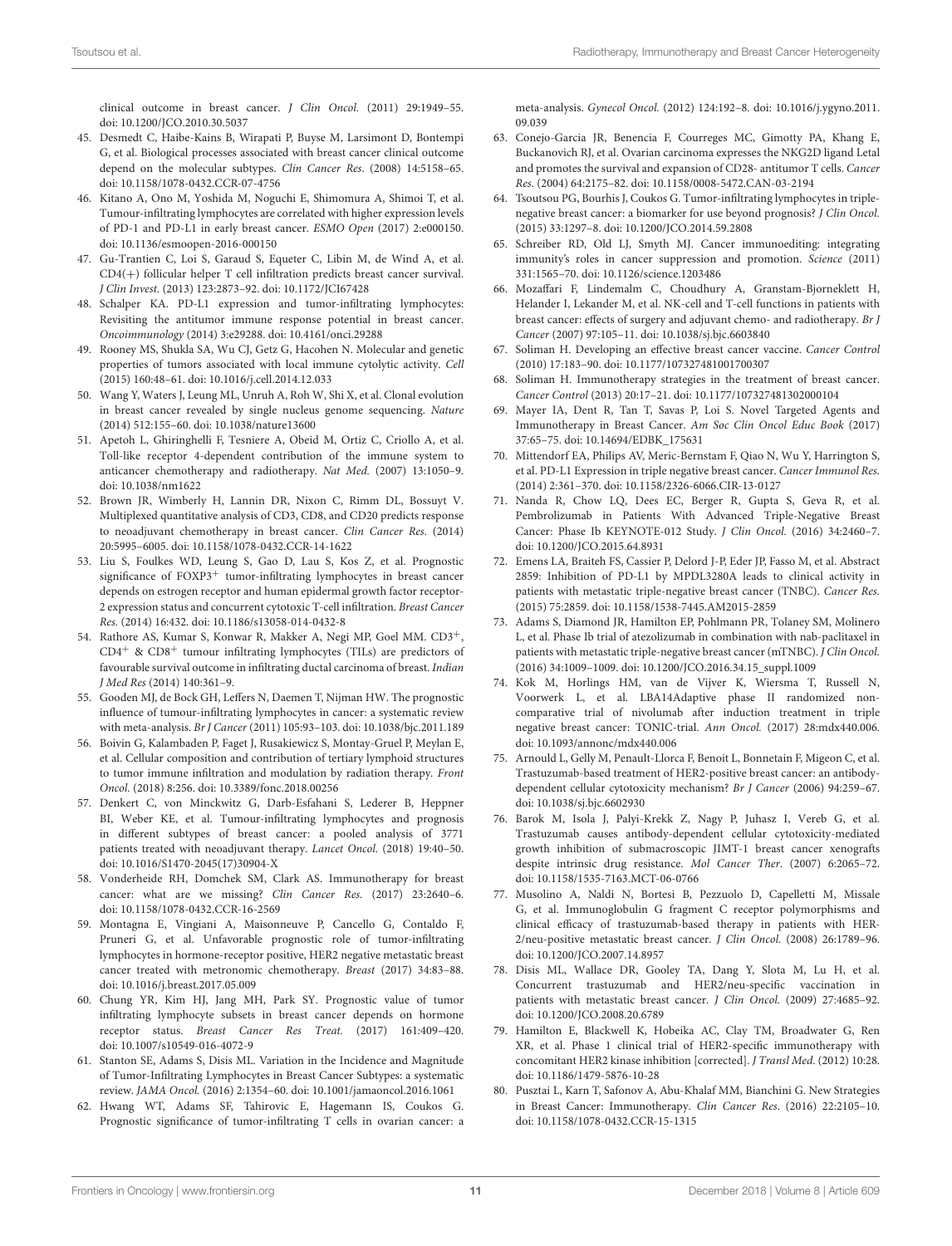- <span id="page-11-0"></span>81. Kroemer G, Senovilla L, Galluzzi L, Andre F, Zitvogel L. Natural and therapyinduced immunosurveillance in breast cancer. Nat Med. (2015) 21:1128–38. doi: [10.1038/nm.3944](https://doi.org/10.1038/nm.3944)
- <span id="page-11-1"></span>82. Schumacher TN, Schreiber RD. Neoantigens in cancer immunotherapy. Science (2015) 348:69–74. doi: [10.1126/science.aaa4971](https://doi.org/10.1126/science.aaa4971)
- <span id="page-11-2"></span>83. Herrera FG, Bourhis J, Coukos G. Radiotherapy combination opportunities leveraging immunity for the next oncology practice. CA Cancer J Clin. (2017) 67:65–85. doi: [10.3322/caac.21358](https://doi.org/10.3322/caac.21358)
- <span id="page-11-3"></span>84. Demaria S, Coleman CN, Formenti SC. Radiotherapy: changing the Game in Immunotherapy. Trends Cancer (2016) 2:286–294. doi: [10.1016/j.trecan.2016.05.002](https://doi.org/10.1016/j.trecan.2016.05.002)
- 85. Demaria S, Golden EB, Formenti SC. Role of local radiation therapy in cancer immunotherapy. JAMA Oncol (2015) 1:1325–32. doi: [10.1001/jamaoncol.2015.2756](https://doi.org/10.1001/jamaoncol.2015.2756)
- 86. Demaria S, Pilones KA, Vanpouille-Box C, Golden EB, Formenti SC. The optimal partnership of radiation and immunotherapy: from preclinical studies to clinical translation. Rad Res. (2014) 182:170–81. doi: [10.1667/RR13500.1](https://doi.org/10.1667/RR13500.1)
- 87. Formenti SC, Demaria S. Radiation therapy to convert the tumor into an in situ vaccine. Int J Rad Oncol Biol Phys. (2012) 84:879–80. doi: [10.1016/j.ijrobp.2012.06.020](https://doi.org/10.1016/j.ijrobp.2012.06.020)
- 88. Formenti SC, Demaria S. Combining radiotherapy and cancer immunotherapy: a paradigm shift. J Natl Cancer Instit. (2013) 105:256–65. doi: [10.1093/jnci/djs629](https://doi.org/10.1093/jnci/djs629)
- 89. Ngwa W, Irabor OC, Schoenfeld JD, Hesser J, Demaria S, Formenti SC. Using immunotherapy to boost the abscopal effect. Nat Rev. Cancer (2018) 18:313–22. doi: [10.1038/nrc.2018.6](https://doi.org/10.1038/nrc.2018.6)
- 90. Vatner RE, Cooper BT, Vanpouille-Box C, Demaria S, Formenti SC. Combinations of immunotherapy and radiation in cancer therapy. Front Oncol. (2014) 4:325. doi: [10.3389/fonc.2014.00325](https://doi.org/10.3389/fonc.2014.00325)
- <span id="page-11-4"></span>91. Weichselbaum RR, Liang H, Deng L, Fu YX. Radiotherapy and immunotherapy: a beneficial liaison? Nature reviews. Clin Oncol. (2017) 14:365–79. doi: [10.1038/nrclinonc.2016.211](https://doi.org/10.1038/nrclinonc.2016.211)
- <span id="page-11-5"></span>92. Stone HB, Peters LJ, Milas L. Effect of host immune capability on radiocurability and subsequent transplantability of a murine fibrosarcoma. J Natl Cancer Instit. (1979) 63:1229–35.
- <span id="page-11-6"></span>93. Demaria S, Formenti SC. Radiotherapy effects on anti-tumor immunity: implications for cancer treatment. Front Oncol. (2013) 3:128. doi: [10.3389/fonc.2013.00128](https://doi.org/10.3389/fonc.2013.00128)
- <span id="page-11-11"></span>94. Formenti SC, Demaria S. Local control by radiotherapy: is that all there is? Breast Cancer Res. (2008) 10:215. doi: [10.1186/bcr2160](https://doi.org/10.1186/bcr2160)
- <span id="page-11-7"></span>95. Formenti SC, Demaria S. Systemic effects of local radiotherapy. Lancet Oncol. (2009) 10:718–26. doi: [10.1016/S1470-2045\(09\)70082-8](https://doi.org/10.1016/S1470-2045(09)70082-8)
- <span id="page-11-8"></span>96. McBride WH, Chiang CS, Olson JL, Wang CC, Hong JH, Pajonk F, et al. A sense of danger from radiation. Rad Res. (2004) 162:1–19. doi: [10.1667/RR3196](https://doi.org/10.1667/RR3196)
- <span id="page-11-9"></span>97. Hallahan DE, Spriggs DR, Beckett MA, Kufe DW, Weichselbaum RR. Increased tumor necrosis factor alpha mRNA after cellular exposure to ionizing radiation. Proc Natl Acad Sci USA. (1989) 86:10104–7. doi: [10.1073/pnas.86.24.10104](https://doi.org/10.1073/pnas.86.24.10104)
- <span id="page-11-10"></span>98. Finkelstein SE, Fishman M. Clinical opportunities in combining immunotherapy with radiation therapy. Front Oncol. (2012) 2:169. doi: [10.3389/fonc.2012.00169](https://doi.org/10.3389/fonc.2012.00169)
- <span id="page-11-12"></span>99. Formenti SC. Immunological aspects of local radiotherapy: clinical relevance. Discov Med (2010) 9:119–24.
- <span id="page-11-14"></span>100. Morganti AG, Mignogna S, Caravatta L, Deodato F, Macchia G, Plantamura NM, et al. FOLFIRI-bevacizumab and concurrent low-dose radiotherapy in metastatic colorectal cancer: preliminary results of a phase I-II study. J Chemother [\(2014\) 26:353–8. doi: 10.1179/1973947813Y.00000](https://doi.org/10.1179/1973947813Y.0000000163) 00163
- <span id="page-11-13"></span>101. Coates PJ, Rundle JK, Lorimore SA, Wright EG. Indirect macrophage responses to ionizing radiation: implications for genotypedependent bystander signaling. Cancer Res. (2008) 68:450–6. doi: [10.1158/0008-5472.CAN-07-3050](https://doi.org/10.1158/0008-5472.CAN-07-3050)
- <span id="page-11-15"></span>102. Galluzzi L, Maiuri MC, Vitale I, Zischka H, Castedo M, Zitvogel L, et al. Cell death modalities: classification and pathophysiological implications. Cell Death Differ[. \(2007\) 14:1237–43. doi: 10.1038/sj.cdd.44](https://doi.org/10.1038/sj.cdd.4402148) 02148
- <span id="page-11-16"></span>103. Ewan KB, Henshall-Powell RL, Ravani SA, Pajares MJ, Arteaga C, Warters R, et al. Transforming growth factor-beta1 mediates cellular response to DNA damage in situ. Cancer Res. (2002) 62:5627–31.
- <span id="page-11-17"></span>104. Fisher B, Gunduz N, Coyle J, Rudock C, Saffer E. Presence of a growthstimulating factor in serum following primary tumor removal in mice. Cancer Res. (1989) 49:1996–2001.
- <span id="page-11-18"></span>105. Fisher B, Saffer E, Gunduz N, Coyle J, Rudock C. Serum growth factor following primary tumor removal and the inhibition of its production by preoperative therapy. Prog Clin Biol Res. (1990) 354A:47–60.
- 106. Fisher B, Saffer E, Rudock C, Coyle J, Gunduz N. Effect of local or systemic treatment prior to primary tumor removal on the production and response to a serum growth-stimulating factor in mice. Cancer Res. (1989) 49:2002–4.
- <span id="page-11-19"></span>107. Fisher B. The evolution of paradigms for the management of breast cancer: a personal perspective. Cancer Res. (1992) 52:2371–83.
- <span id="page-11-20"></span>108. Cao M, Cabrera R, Xu Y, Liu C, Nelson D. Different radiosensitivity of CD4(+)CD25(+) regulatory T cells and effector T cells to low dose gamma irradiation in vitro. Int J Radiat Biol. (2011) 87:71–80. doi: [10.3109/09553002.2010.518208](https://doi.org/10.3109/09553002.2010.518208)
- <span id="page-11-21"></span>109. Burnette BC, Liang H, Lee Y, Chlewicki L, Khodarev NN, Weichselbaum RR, et al. The efficacy of radiotherapy relies upon induction of type i interferondependent innate and adaptive immunity. Cancer Res. (2011) 71:2488–96. doi: [10.1158/0008-5472.CAN-10-2820](https://doi.org/10.1158/0008-5472.CAN-10-2820)
- <span id="page-11-22"></span>110. Fuertes MB, Kacha AK, Kline J, Woo SR, Kranz DM, Murphy KM, et al. Host type I IFN signals are required for antitumor CD8+ T cell responses through CD8{alpha}+ dendritic cells. J Exp Med. (2011) 208:2005–16. doi: [10.1084/jem.20101159](https://doi.org/10.1084/jem.20101159)
- 111. Lugade AA, Sorensen EW, Gerber SA, Moran JP, Frelinger JG, Lord EM. Radiation-induced IFN-gamma production within the tumor microenvironment influences antitumor immunity. J Immunol. (2008) 180:3132–9.
- <span id="page-11-23"></span>112. Reits EA, Hodge JW, Herberts CA, Groothuis TA, Chakraborty M, Wansley EK, et al. Radiation modulates the peptide repertoire, enhances MHC class I expression, and induces successful antitumor immunotherapy. J Exp Med. (2006) 203:1259–71. doi: [10.1084/jem.20052494](https://doi.org/10.1084/jem.20052494)
- <span id="page-11-24"></span>113. Garnett CT, Palena C, Chakraborty M, Tsang KY, Schlom J, Hodge JW. Sublethal irradiation of human tumor cells modulates phenotype resulting in enhanced killing by cytotoxic T lymphocytes. Cancer Res. (2004) 64:7985–94. doi: [10.1158/0008-5472.CAN-04-1525](https://doi.org/10.1158/0008-5472.CAN-04-1525)
- <span id="page-11-25"></span>114. Dewan MZ, Galloway AE, Kawashima N, Dewyngaert JK, Babb JS, Formenti SC, et al. Fractionated but not single-dose radiotherapy induces an immunemediated abscopal effect when combined with anti-CTLA-4 antibody. Clin Cancer Res. (2009) 15:5379–88. doi: [10.1158/1078-0432.CCR-09-0265](https://doi.org/10.1158/1078-0432.CCR-09-0265)
- <span id="page-11-26"></span>115. Verbrugge I, Gasparini A, Haynes NM, Hagekyriakou J, Galli M, Stewart TJ, et al. The curative outcome of radioimmunotherapy in a mouse breast cancer model relies on mTOR signaling. Radiat Res. (2014) 182:219–29. doi: [10.1667/RR13511.1](https://doi.org/10.1667/RR13511.1)
- <span id="page-11-27"></span>116. Filatenkov A, Baker J, Mueller AM, Kenkel J, Ahn GO, Dutt S, et al. Ablative tumor radiation can change the tumor immune cell microenvironment to induce durable complete remissions. Clin Cancer Res. (2015) 21:3727–39. doi: [10.1158/1078-0432](https://doi.org/10.1158/1078-0432)
- <span id="page-11-28"></span>117. Twyman-Saint Victor C, Rech AJ, Maity A, Rengan R, Pauken KE, Stelekati E, et al. Radiation and dual checkpoint blockade activate nonredundant immune mechanisms in cancer. Nature (2015) 520:373–7. doi: [10.1038/nature14292](https://doi.org/10.1038/nature14292)
- <span id="page-11-29"></span>118. Golden EB, Chhabra A, Chachoua A, Adams S, Donach M, Fenton-Kerimian M, et al. Local radiotherapy and granulocyte-macrophage colonystimulating factor to generate abscopal responses in patients with metastatic solid tumours: a proof-of-principle trial. Lancet Oncol. (2015) 16:795–803. doi: [10.1016/S1470-2045\(15\)00054-6](https://doi.org/10.1016/S1470-2045(15)00054-6)
- <span id="page-11-30"></span>119. Luke JJ, Lemons JM, Karrison TG, Pitroda SP, Melotek JM, Zha Y, et al. Safety and clinical activity of pembrolizumab and multisite stereotactic body radiotherapy in patients with advanced solid tumors. J Clin Oncol. (2018) 36:1611–18. doi: [10.1200/JCO.2017.76.2229](https://doi.org/10.1200/JCO.2017.76.2229)
- <span id="page-11-31"></span>120. Jatoi I, Benson JR, Kunkler I. Hypothesis: can the abscopal effect explain the impact of adjuvant radiotherapy on breast cancer mortality? NPJ Breast Cancer (2018) 4:8. doi: [10.1038/s41523-018-0061-y](https://doi.org/10.1038/s41523-018-0061-y)
- <span id="page-11-32"></span>121. Lee Y, Auh SL, Wang Y, Burnette B, Wang Y, Meng Y, et al. Therapeutic effects of ablative radiation on local tumor require CD8+ T